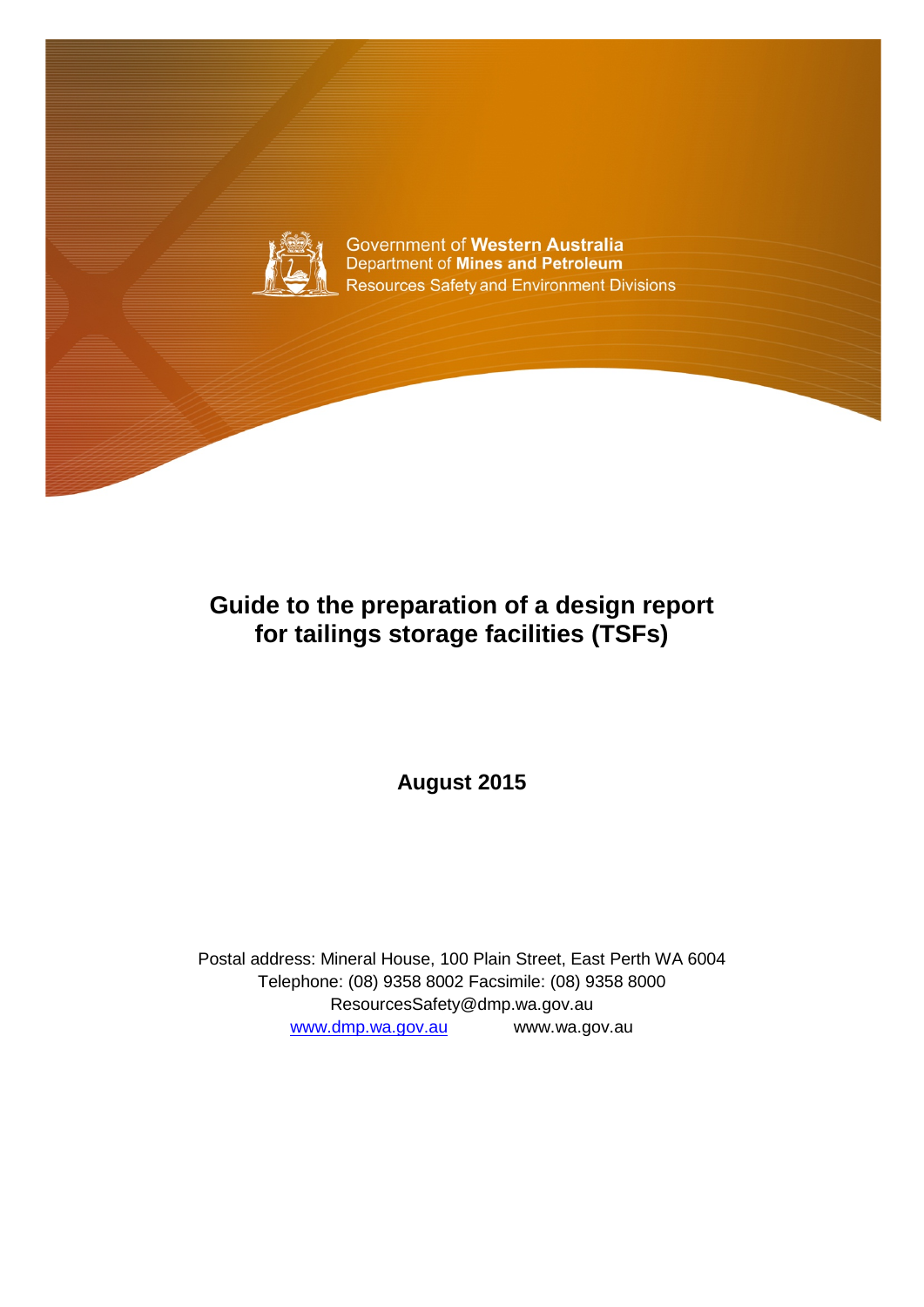# **Contents**

| 1                                                         |     |                          |     |  |  |  |
|-----------------------------------------------------------|-----|--------------------------|-----|--|--|--|
|                                                           |     |                          |     |  |  |  |
|                                                           | 2.1 |                          |     |  |  |  |
|                                                           | 2.2 |                          |     |  |  |  |
|                                                           | 2.3 |                          |     |  |  |  |
|                                                           | 2.4 |                          |     |  |  |  |
|                                                           | 2.5 |                          |     |  |  |  |
|                                                           |     |                          |     |  |  |  |
|                                                           | 3.1 |                          |     |  |  |  |
|                                                           | 3.2 |                          |     |  |  |  |
|                                                           | 3.3 |                          |     |  |  |  |
|                                                           | 3.4 |                          |     |  |  |  |
|                                                           | 3.5 |                          |     |  |  |  |
|                                                           | 3.6 |                          |     |  |  |  |
|                                                           | 3.7 |                          |     |  |  |  |
|                                                           |     |                          |     |  |  |  |
|                                                           | 4.1 |                          |     |  |  |  |
|                                                           | 4.2 |                          |     |  |  |  |
|                                                           | 4.3 |                          |     |  |  |  |
|                                                           | 4.4 |                          |     |  |  |  |
|                                                           |     | 5 Closure considerations | .26 |  |  |  |
|                                                           | 5.1 |                          |     |  |  |  |
|                                                           | 5.2 |                          |     |  |  |  |
|                                                           | 5.3 |                          |     |  |  |  |
|                                                           | 5.4 |                          |     |  |  |  |
|                                                           |     |                          |     |  |  |  |
|                                                           |     |                          |     |  |  |  |
| Appendix 3 - Third party independent technical reviewer31 |     |                          |     |  |  |  |
|                                                           |     |                          |     |  |  |  |
|                                                           |     |                          |     |  |  |  |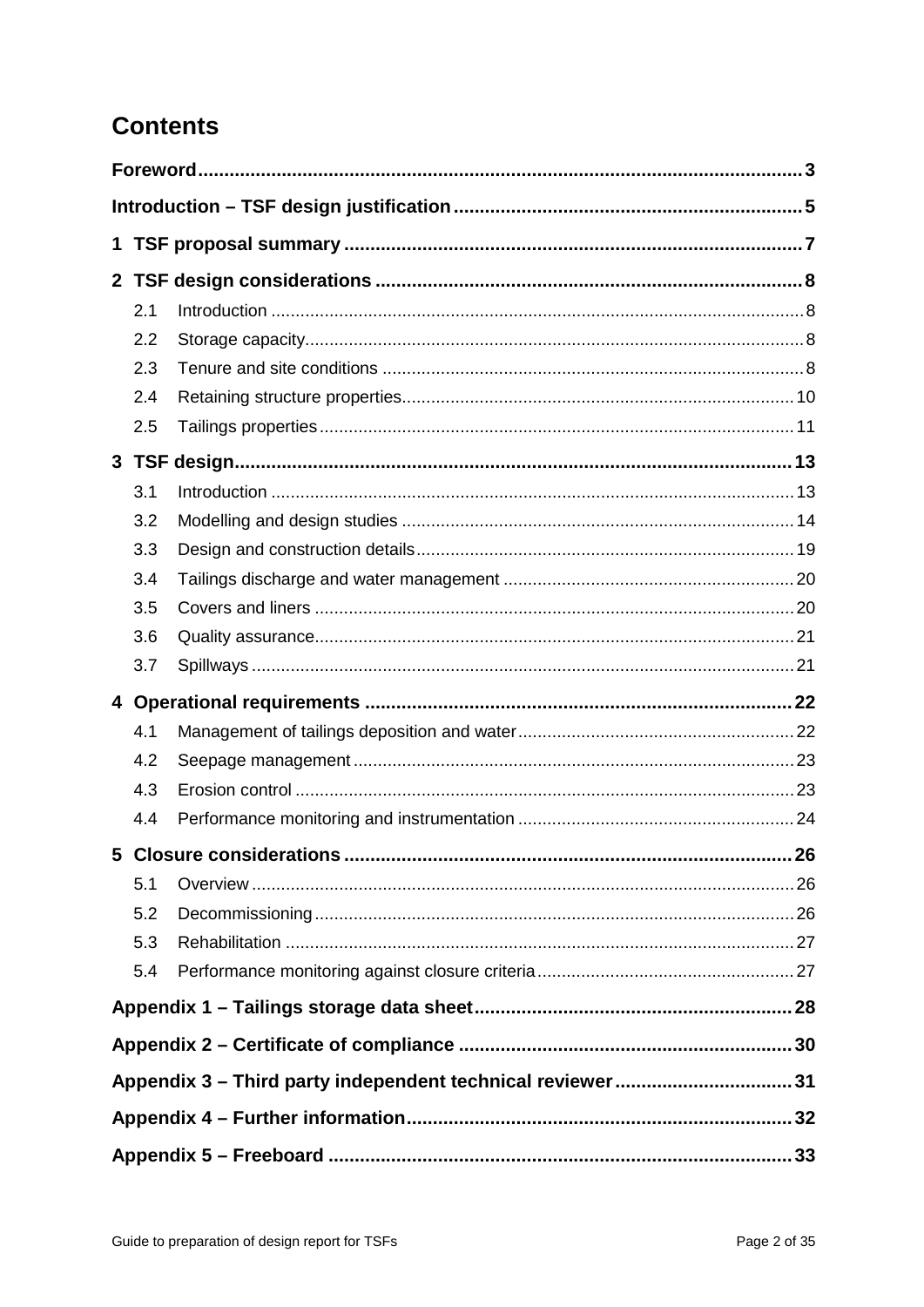## <span id="page-2-0"></span>**Foreword**

This guide has been provided to assist tailings storage facilities (TSFs) designers with preparing the design report for a TSF. It describes the preferred structure of the design report for tailings storage facilities (TSFs) that should be submitted to the Department of Mines and Petroleum (DMP) in accordance with section 4 of the Mining Proposal guidelines as required by the *Mining Act 1978* and the *Tailings storage facilities in Western Australia – code of practice*.

As necessary, this guide will be updated to present required changes to the design report. Refer to the latest online guide to ensure essential requirements are covered in submitted design reports.

*Notes:* 

- *1. It is the responsibility of the Principal Employer, Mine Manager and tenement holder to comply with obligations that exist under the Mines Safety and Inspection Act 1994 and the Mines Safety and Inspection Regulations 1995 (e.g. contaminated sites, Environment Protection Act).*
- *2. Authorised versions of the Act and regulations are available from the State Law Publisher (www.slp.wa.gov.au), the official publisher of Western Australian legislation and statutory information.*
- *3. A competent person means a person who is appointed or designated by the responsible person to perform specified duties which the person is qualified to perform by knowledge, training and experience (see the Mines Safety and Inspection Act 1994).*
- *4. While ANCOLD Guidelines on Tailings Dams 2012 is referenced for further information in a number of sections in this guide, regulatory requirements in Western Australia may supersede some guidance contained within ANCOLD.*

#### **3rd party independent technical reviewer**

It is the responsibility of the Registered Manager and the competent person(s) involved in the TSF design to determine the level of geotechnical and other professional assistance required.

The option exists for the Registered Manager to allow a 3rd party independent reviewer to verify the TSF design report. This option should assist with expediting the approvals process.

The requirement is that a competent reviewer certifies that the design report has been prepared in accordance with the *Tailings storage facilities in Western Australia – code of practice* and this guide. It is required that this 3rd party technical reviewer is:

- independent of the proponent and the company preparing the design report
- technically competent with tailings experience.

If this process is followed, it will remove the need for DMP Geotechnical Engineers to review the TSF design before recommending environmental approval under the *Mining Act 1978* administered by the Executive Director Environment Division, DMP. However, as part of DMP's commitment to continually improve safety and environmental management, the design may still be audited before or subsequent to the granting of environmental approval, and additional information may be requested by DMP, if required.

Please note that the usual environmental assessment under the provisions of the *Mining Act 1978* is required to be undertaken.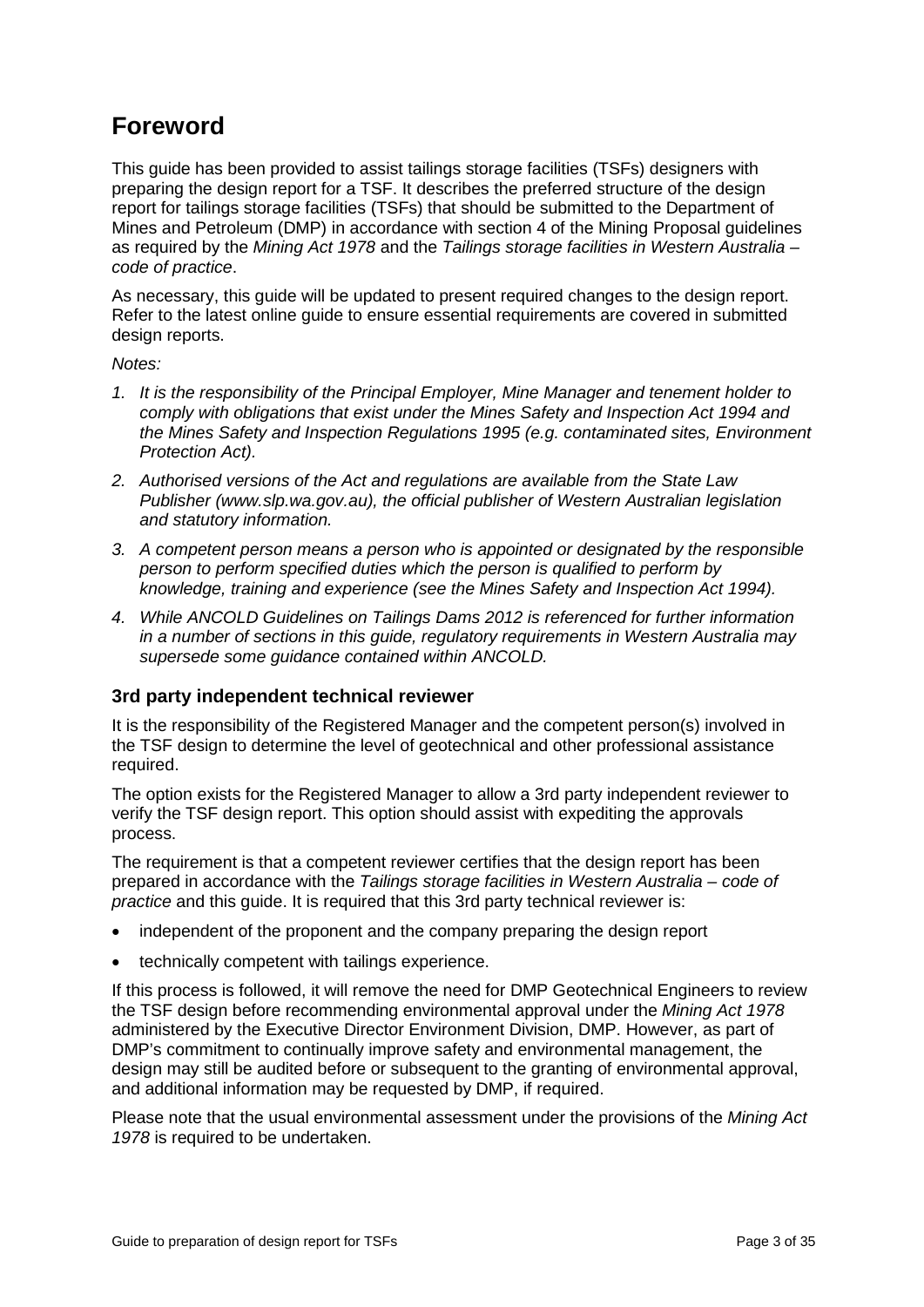Design reports received without  $3<sup>rd</sup>$  party independent certification will be processed in the normal manner and will require DMP Geotechnical Engineers to verify the design report before approval will be issued.

#### **Submission of a design report**

The design report is to be submitted online through the DMP website at [www.dmp.wa.gov.au/8266.aspx.](http://www.dmp.wa.gov.au/8266.aspx)

After approval of the mining proposal, the design report — excluding confidential information designated by the proponent — will be available online for public review.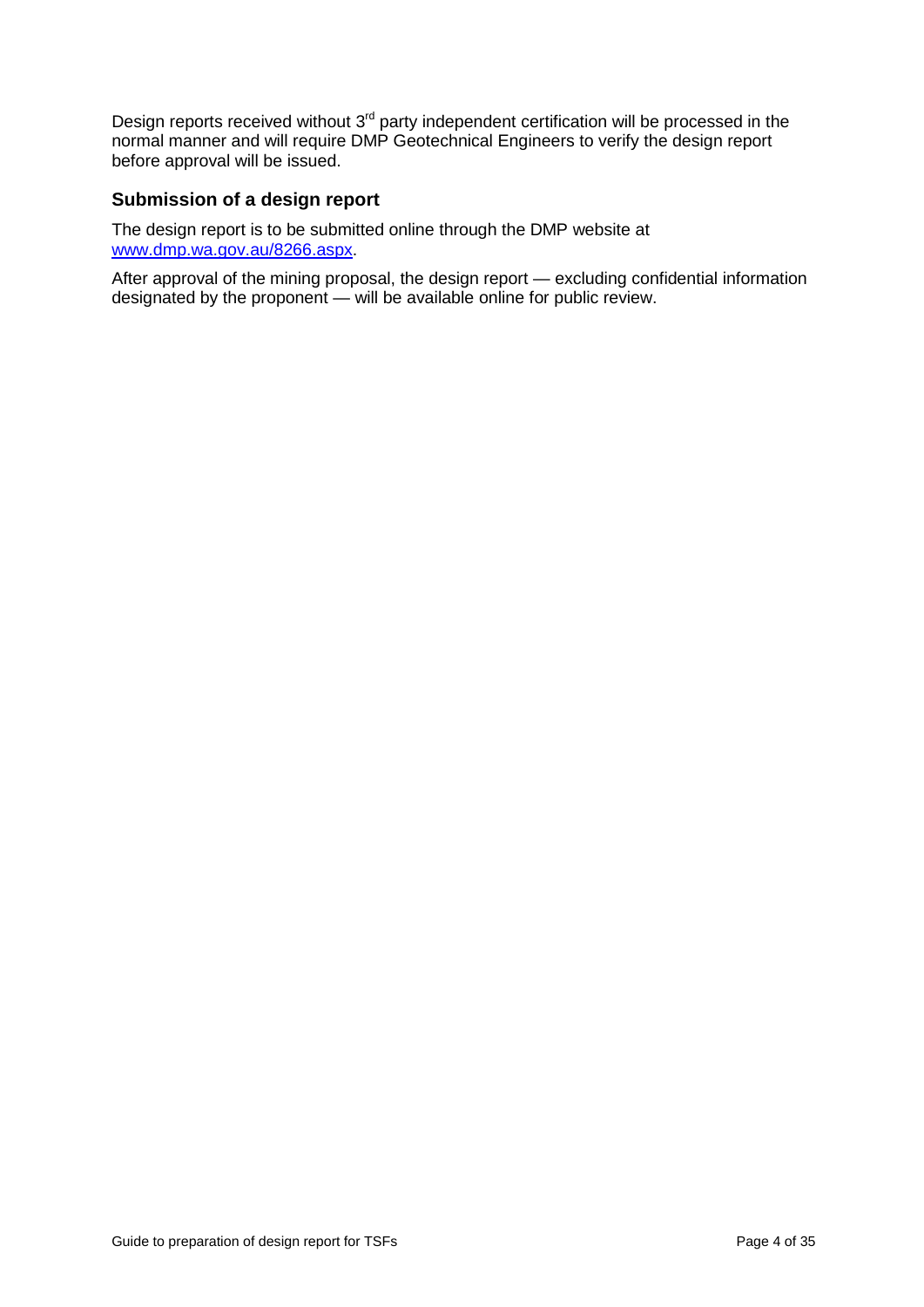## <span id="page-4-0"></span>**Introduction – TSF design justification**

The tailings storage facility (TSF) design report presents an analysis of the background conditions and investigations undertaken. It outlines the basis of the design and justifies the parameters adopted for the engineering design, construction, operation, rehabilitation and after closure of the TSF.

Supporting evidence within the design report will indicate that the structure will meet the design objectives — safe, stable, non-polluting, erosion-resistant and self-sustaining during construction, operation, rehabilitation and after closure.

The scope and extent of the design report and supporting data required to justify the design of a TSF will vary depending on the:

- proposed TSF retaining structure (e.g. type, size) and the corresponding hazard rating
- tailings physical properties, mineralogy and geochemistry
- complexity and spatial variability of local topographic and geotechnical conditions
- availability of quality data from previous or similar TSFs
- presence of any private or public infrastructure and properties, including the population at risk
- environmental attributes and aesthetics of the TSF site.

#### *Note: Tailings, referred to in this guide, comprise solids and liquids as a result of mineral processing. For design purposes these may be addressed separately or in combination.*

The preparation of the design report should be seen as a basis for the initial identification of potential hazards of the proposed TSF and associated mining operations, and a starting point for developing ongoing strategies to manage the associated risks. Therefore, the design report should be considered by the Principal Employer and Mine Manager as an important tool in their due diligence process to develop an appropriate site-specific occupational health, safety and environment management system.

The design report needs to consider the risks associated with the various stages of the TSF's life cycle, including development, construction, operations and closure. The levels of risks involved depend on the site characteristics, including site topography, chosen method of storage and properties of tailings material and, therefore, site selection is integral to the design process and cannot be treated separately.

The design report is expected to evaluate:

- variations in the surface and sub-surface profile, and their impact on physical and engineering properties
- specified design and operational parameters, including relevant tolerances and their impact on the integrity and performance of the TSF
- monitoring and inspection requirements
- the proposed closure approach to be adopted.

It is important that the contents of the TSF proposal be given careful consideration to streamline the approvals process and avoid the need for amendments.

The design report should include a description of all investigations undertaken (e.g. sampling from drill holes and test pits, geophysical interpretation) and an analysis and interpretation of the test results for each soil and bedrock stratigraphic unit. This description should include supportive information, such as location, depths and logs of boreholes, probes and test pits, clearly marked on plans and sections.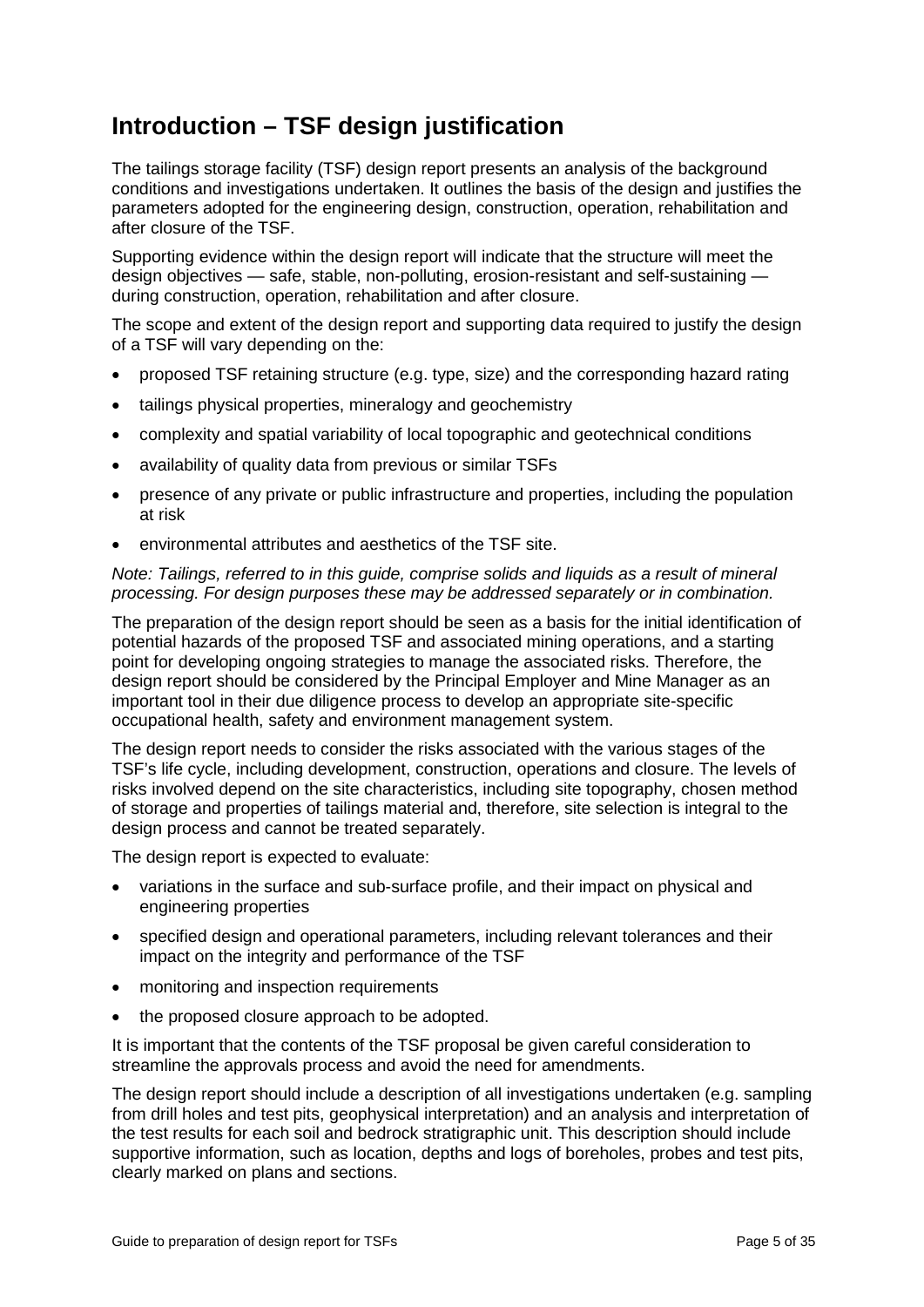In Western Australia, TSFs are classified as Category 1, 2 or 3 facilities based on their hazard rating and height of the TSF retaining structure (see *Tailings storage facilities in Western Australia – code of practice*) and, in some circumstances, the location and depositional method.

The TSF category will determine the degree of investigation, design input, construction supervision, and ongoing assessment and review necessary to assure it is safe, stable, erosion-resistant and non-polluting throughout its life cycle, as well as the level of detail required when making submissions or reporting to the Department of Mines and Petroleum (DMP). As a guide, the greater the hazard rating and the larger the area of the TSF, the greater the need for extensive site investigation to understand the ground conditions.

The structure of the TSF design report should take the form as presented by this guide and include:

- TSF proposal summary (see Chapter 1)
- input parameters used to develop the TSF model (see Chapter 2)
- details of the TSF design process (see Chapter 3)
- operational requirements (see Chapter 4)
- closure considerations (see Chapter 5)

Appendix 1 provides a TSF data sheet template, while Appendix 2 and 3 provides a certificate of compliance and a third party technical reviewer declaration. Appendix 4 and 5 provide details of further reference material and a definition of freeboard.

*Note: Throughout this guide, the term retaining structures also refers to embankments and containment structures.*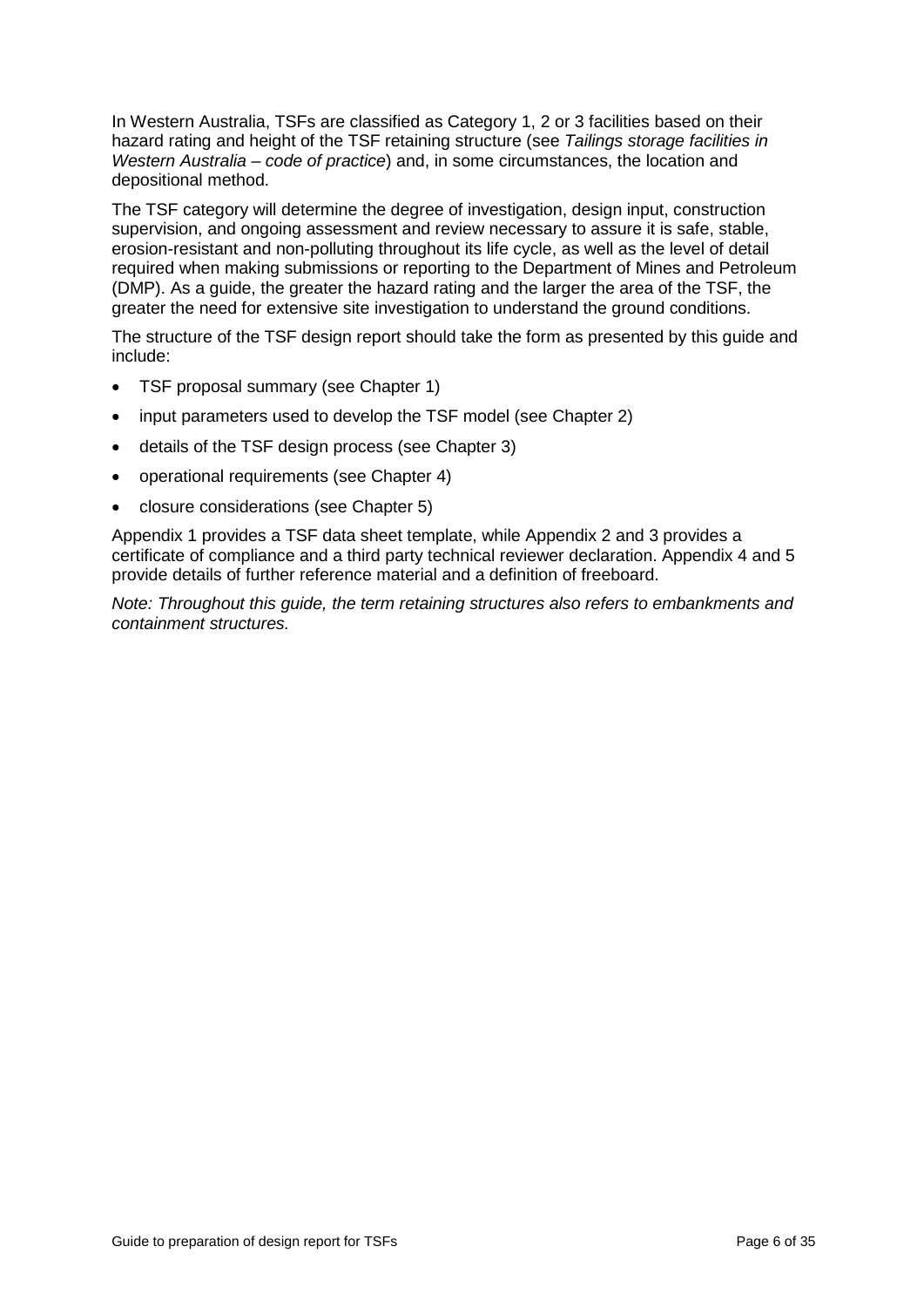## <span id="page-6-0"></span>**1 TSF proposal summary**

All proposals for TSF construction and operation in Western Australia submitted to DMP should contain a summary of the proposal that includes:

- description of the project and TSF
- location suitably scaled Geo-Datum Australia 94 (GDA 94) survey plan showing mine and non-mine infrastructure, labelled tenement boundaries, relevant cadastral and topographical data
- completed tailings storage data sheet (see Appendix 1)
- rehabilitation and closure objectives
- lists of commitments to
	- − safeguard the TSF, site personnel and the environment
	- − ensure the TSF is constructed, operated, maintained, rehabilitated, monitored and closed according to the approved design.

Where required, include:

- reference to an environmental study as carried out by the proponent
- confirmation by the proponent that relevant stakeholders have been consulted and resolutions reached.

*Note: Stakeholder consultation, by the proponent, is a key component to the TSF planning, design, operation and closure process. Early engagement with stakeholders enables operators to better understand and manage stakeholder expectations and the potential risks associated with the TSF. This process should be part of the consultation process for project approvals. Therefore, the design report will need to consider the social environment of the area, including:*

- *items or sites of State, National or Aboriginal heritage*
- *land ownership and use such as tourism, recreation, farming, reserve land, town sites and local Aboriginal communities.*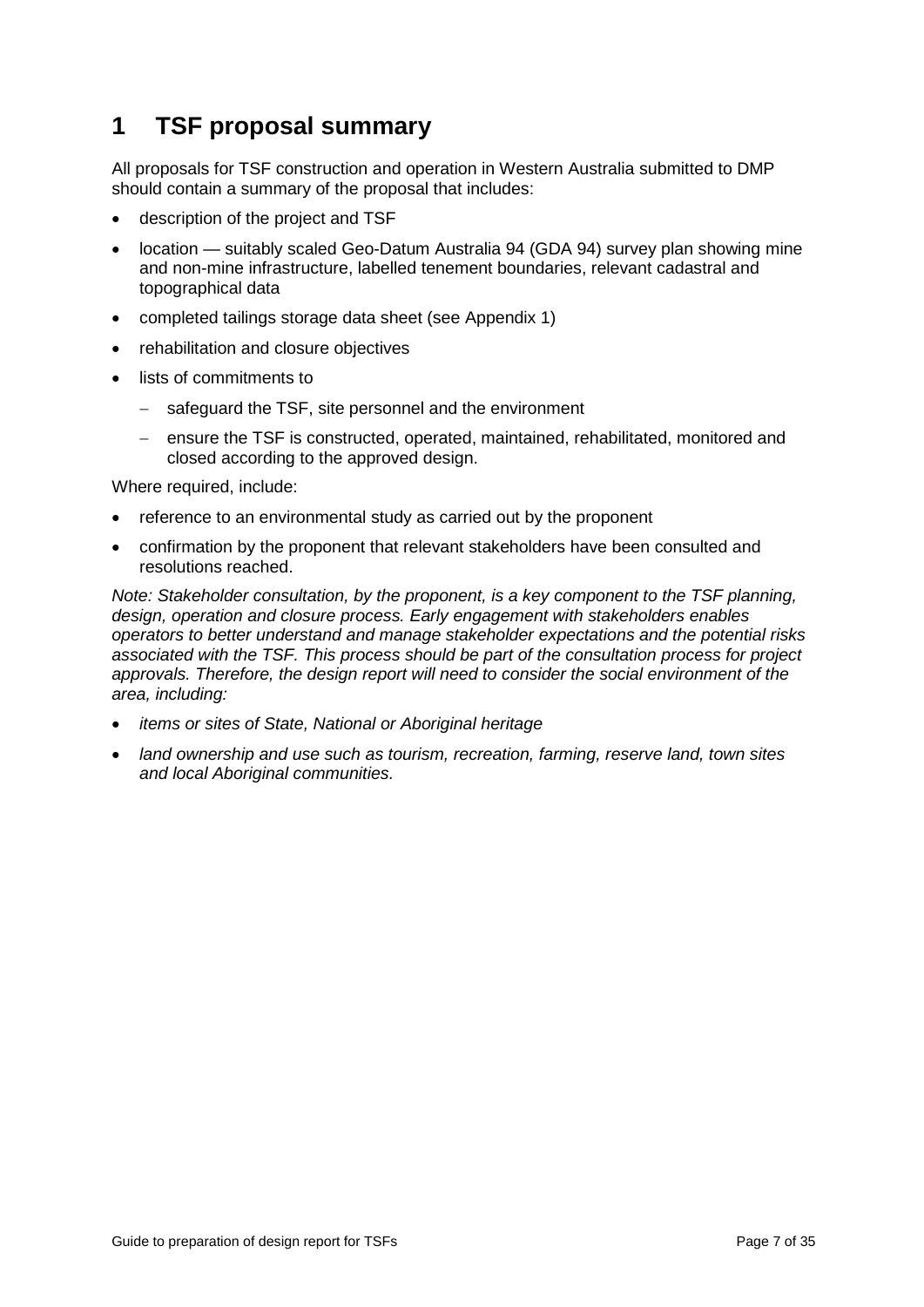## <span id="page-7-0"></span>**2 TSF design considerations**

## <span id="page-7-1"></span>**2.1 Introduction**

TSF design should consider factors that may impact the TSF during construction and its operational life and after closure. These include:

- storage capacity
- tenure and site conditions
- retaining structure
- tailings properties.

The TSF should be designed to contain anticipated tailings volumes from the process plant and rates of deposition of tailings over the expected life of the project.

### <span id="page-7-2"></span>**2.2 Storage capacity**

TSFs should be designed to ensure sufficient storage capacity for expected quantity of tailings taking into account the potential for early closure or extended mine life. The factors that need to be considered include:

- method of ore processing
- annual rate of discharge
- quantity of tailings produced over the life of the project.

The TSF should have adequate capacity to cater for operational and safety requirements over the life of the TSF.

## <span id="page-7-3"></span>**2.3 Tenure and site conditions**

Appropriate tenure must be in place for the proposed TSF. The designer needs to confirm that the TSF, including the final closed state with associated infrastructure, fits within the tenure boundaries.

Supporting data for the design and the geotechnical model should be included in the design report. This commonly includes:

- climate
	- − rainfall records, including intensity, duration, volume and probability
	- − evaporation
	- − humidity
	- − wind speed and direction
- surface
	- − landforms, soil units, and rock outcrops identified during investigations at the proposed TSF site \*
	- − geomorphological origin
	- − sites for obtaining construction material \*
	- − surrounding infrastructure (existing and proposed) \*
	- − potential source of dust generation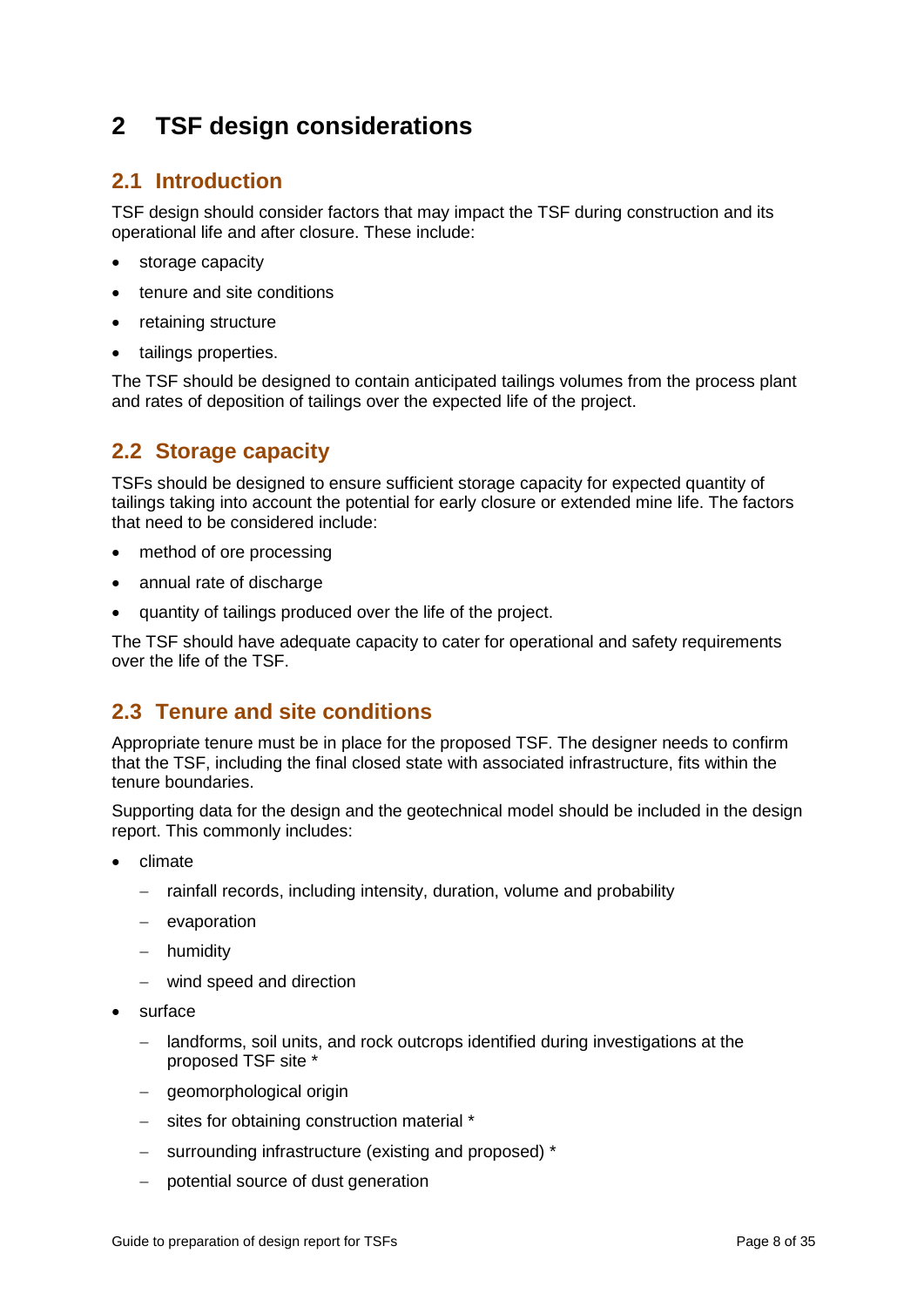- current and after closure land use
	- − hydrology
		- catchment size, drainage paths, flood patterns and levels \*
		- **short- and long-term design rainfall events**
		- **•** run-off coefficients
		- **EXECT** effects of vegetation on flow
		- water management areas (e.g. water reserves, declared or proposed water supply catchment areas or groundwater protection areas) \*
		- nearby water bodies, wetlands or groundwater dependent ecosystems \*

*\* depict on suitably scaled, contoured, topography drawings showing the TSF outline* 

- sub-surface and foundations
	- − interpreted stratigraphic boundaries and units ++
	- − material types (e.g. top soil, rehabilitation mediums, construction materials) ++
		- **•** physical characteristics
		- geochemical characteristics
		- **u** availability
		- volume
		- engineering properties as relevant, including
			- *in situ* density
			- particle size distribution
			- shear strength
			- Atterberg limits
			- consolidation
			- erosion resistance
			- dispersion characteristics and piping potential
			- static and dynamic liquefaction resistance
			- slake durability
			- hydraulic conductivity
			- geological structures (e.g. contacts, faults, shears) ++
	- − hydrogeology
		- interpreted hydrogeological boundaries and units (e.g. aquifers, aquicludes, aquitards) ++
		- **EXECUTE:** measured or interpreted hydraulic conductivity
		- measured or interpreted phreatic surfaces and piezometric surfaces ++
		- **qroundwater quality**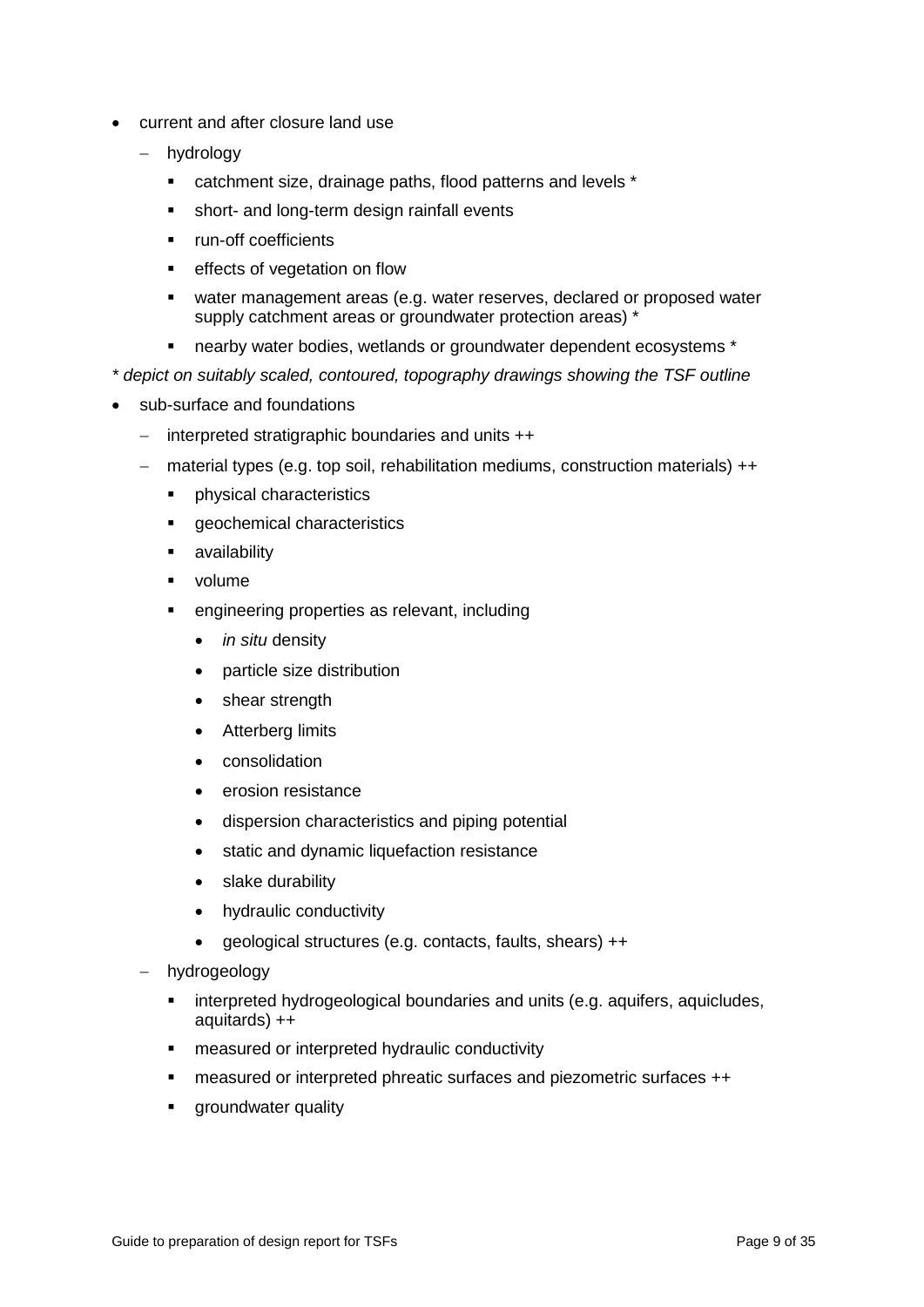- where applicable, a certified copy of groundwater quality analysis from a registered laboratory (e.g.  $SO_4$ ,  $HCO_3$ , Mg, TDS, TSS and pH)
- **EXECT** aroundwater flow directions and hydraulic gradient. ++

*++ where applicable, depict on suitably scaled plans and sections showing the TSF outline* 

Locations of test pits, probes, seismic traverses and drill-holes used to obtain the parameters listed above should be provided on suitably scaled drawings. Suitably scaled logs showing the sampling methods and intervals, sections showing geological and geotechnical units, and seismic surveys across the TSF site, where used, and proposed borrow areas should also be provided.

Results of laboratory tests should be summarised and presented in a suitable format, with individual test data sheets appended to the report. Standard testing carried out as part of investigations needs to be certified by a registered laboratory or testing facility. Other testing methods used should be supported by suitable documentation.

If any drill-holes are located within the footprint of the TSF, their locations, depths, azimuth, and method and confirmation of sealing should be provided.

The final design parameters adopted for each characteristic need to be justified. Typically, the design parameters are likely to be the result of iterative investigations undertaken. Spatial and time-based variations to design values should also be described in the design report.

*Note: Determining the mineralogy and geochemistry of the foundation materials, as part of the geochemical study for the project, will assist in understanding the reaction that may occur if inundated, exposed to oxygen or interacting with seepage from the TSF.*

## <span id="page-9-0"></span>**2.4 Retaining structure properties**

Where purpose-built structures are used for tailings containment, the design report should present an analysis of the physical, chemical and engineering properties of material to be used for construction. The list of items included in the previous section under the heading subsurface and foundations applies here as well.

Design properties adopted for each of the TSF retaining structures should be included in the design report. For in-pit TSFs and cross-valley TSFs the permeability of the natural ground forming lateral containment should be considered.

The following topics should also be addressed:

- effect of construction and process water on relevant engineering properties
- effect of repeated shrink and swell on physical and engineering properties
- degradation or durability of materials, and resistance to erosion and piping
- permeability of compacted materials
- saturated and unsaturated peak and residual strengths, and moduli
- consolidation properties
- resistance to liquefaction (dynamic and static)
	- − dynamic loading
	- − naturally occurring seismicity
	- − mining induced seismicity
	- − blast induced vibration.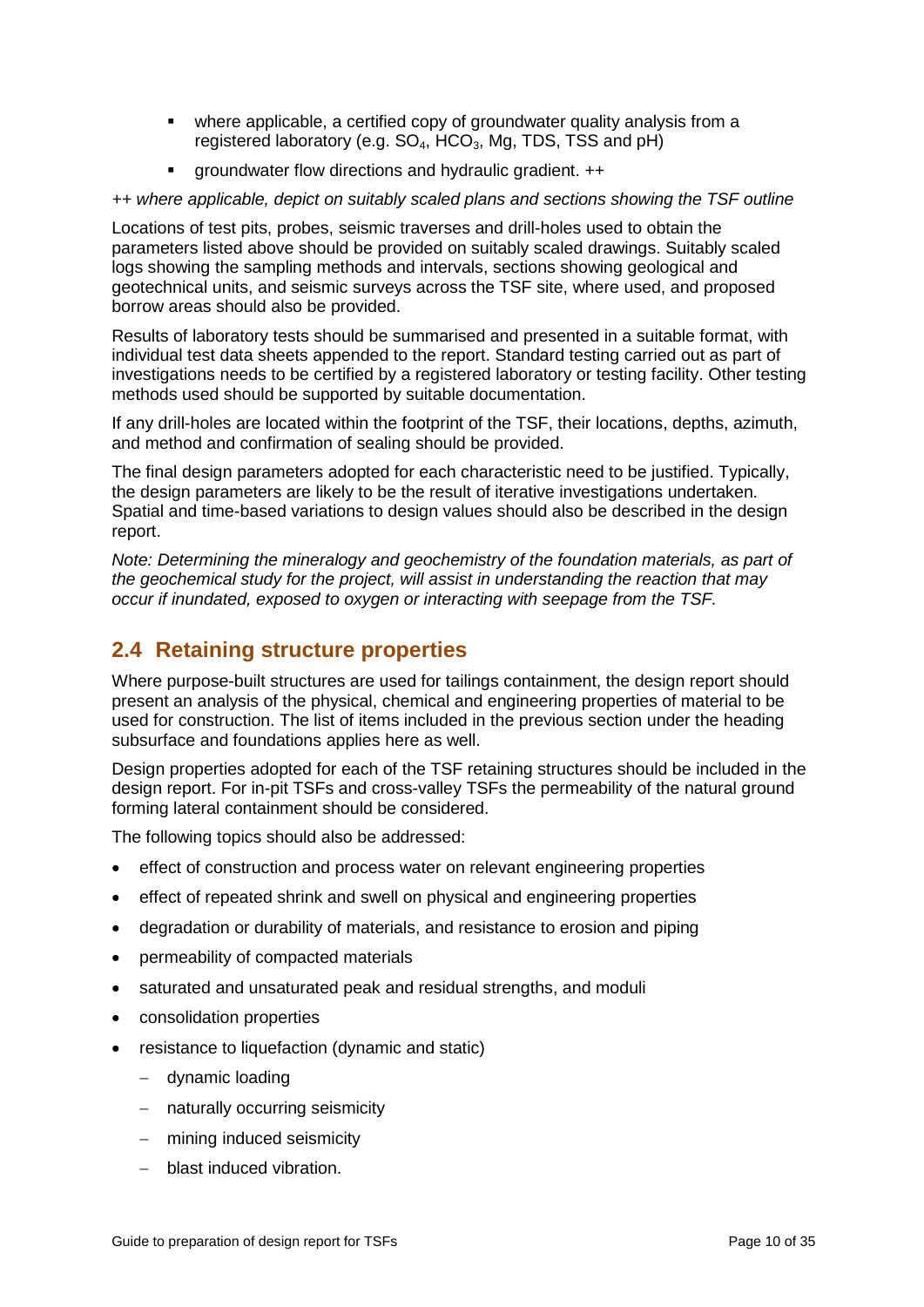## <span id="page-10-0"></span>**2.5 Tailings properties**

Tailings properties are important considerations to determine the type of structure, and the operational and closure strategies suitable for any project. These properties also influence the scope and extent of the design report.

Where sites have existing TSFs, data should be obtained from stored tailings or from the processing plant detailing the quantities, range and composition of material delivered to the TSF. New mining projects will require laboratory or pilot plant assessments to obtain expected tailings parameters.

Changes in tailings properties that may result from any projected variations in ore types, processing method and discharge strategies also need to be assessed. These investigations and the associated testing of tailings should verify:

- physical and engineering characteristics
- mineralogy, geochemistry and composition
- process water geochemistry and residual process chemicals
- tailings rheology.

Where the initial evaluation is based on limited validated tailings properties, the designer should adopt a conservative design relevant to the degree of uncertainty and potential consequences.

For more information on tailings properties see section 4.0 of *ANCOLD Guidelines on Tailings Dams 2012*.

#### **Physical and engineering characteristics of tailings solids**

The design report should evaluate and describe the characteristics of tailings that may occur in response to any anticipated variations in ore, discharge properties, processing methods and depositional methods, depositional location, depth and time of year.

Examples of tailings material characteristics to be presented include:

- particle size distribution
- Atterberg limits
- shrinkage limits
- percentage solids
- slurry density
- bulk and dry density across the beach profile
- dust generation potential
- beach angle relevant to deposition strategies
- drained and undrained shear strengths
- consolidation behaviour during and after operation
- erodibility, collapsibility and piping potential
- elastic properties
- hydraulic conductivity
- static and dynamic liquefaction resistance
- post liquefaction strength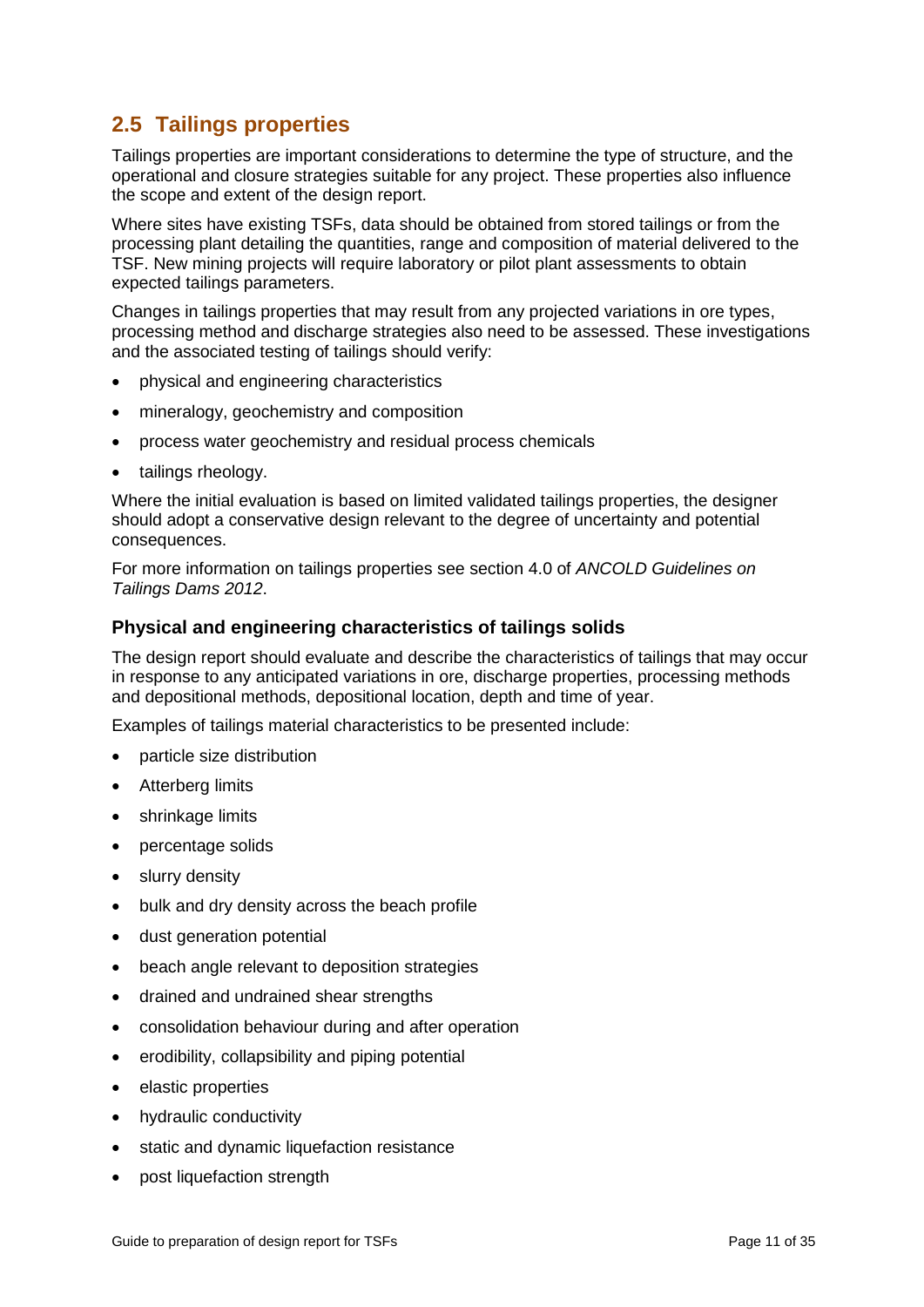• "runout" potential.

*Note: some of the above characteristics can be based on assessment of the physical properties of the tailings (e.g. dust generation potential under various climatic and operating conditions can be assessed using particle size distribution).* 

#### **Mineralogy and geochemistry of tailings solids**

The design report should evaluate and describe the potential ranges in tailings mineralogy and geochemistry, including:

- environmentally sensitive metal contents (e.g. Cu, Pb, Zn, Ni, As, Cd, Na)
- organic contents
- acid generating potential of tailings compounds (e.g. total sulfur, net acid production potential and NAG testing)
- radioactive or rare earth minerals
- potentially harmful fibrous minerals, dust, and metalliferous or neutral drainage.

#### **Properties of process and return liquor**

The design report should evaluate and describe the range of possible variations in physical and chemical properties of tailings liquor, including:

- suspended solids and settlement rates
- total cyanide ex-plant
- total cyanide in tailings return water
- weak acid dissociable (WAD) cyanide ex-plant
- WAD cyanide in tailings return water
- residual process chemicals and organic solvents
- salinity of process and tailings return water
- pH of slurry or paste ex-plant
- pH of tailings return water
- total dissolved salts (TDS)
- radioactivity of tailings return water.

#### **Tailings rheology**

Rheology of tailings should be considered as part of investigations and presented in the design report, as it affects the delivery and discharge of tailings. For example, rheology of the tailings is particularly relevant to thickened tailings systems.

In situations where tailings are pumped into disused open pits or underground voids, the design report should present an assessment of the flow characteristics of the tailings slurry. Depending on the mine closure strategies, the dewatering measures to be developed to maximise the tailings consolidation after deposition should be described and verified.

For more information on rheology and tailings flow see section 4.4 and 4.5 of *ANCOLD Guidelines on Tailings Dams 2012*.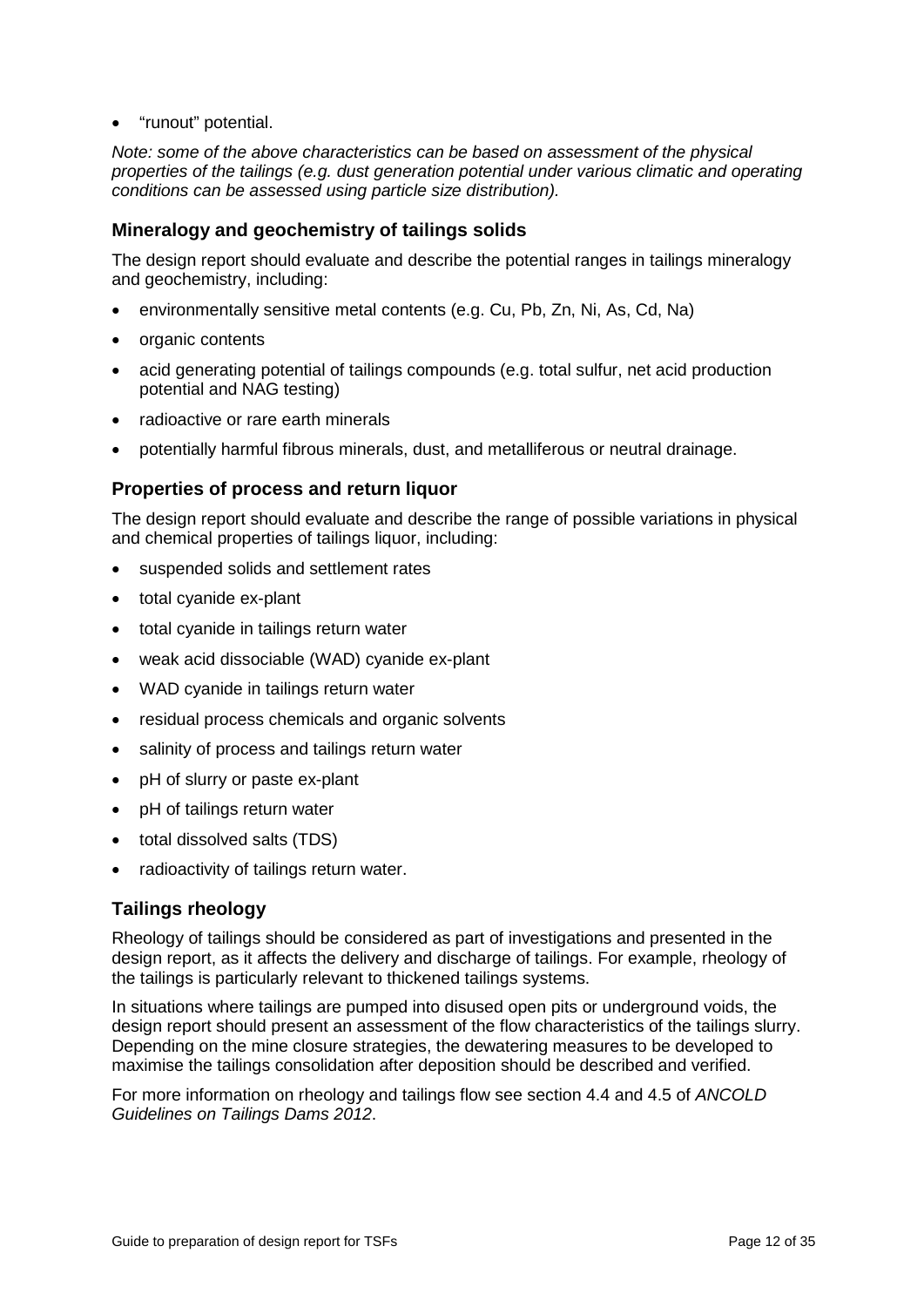# <span id="page-12-0"></span>**3 TSF design**

## <span id="page-12-1"></span>**3.1 Introduction**

The structural design of the TSF needs to consider all relevant input parameters and design options to ensure the TSF meets the design and operational objectives.

The greater the hazards associated with a TSF, the greater the level of detail required in investigation and parameter verification. For a consistent approach to hazard identification and management, TSFs are defined as a Category 1, 2 or 3 facility where the classifications are derived from the TSF retaining structure hazard rating and height (see the *Tailings storage facility in Western Australia – code of practice*) and documented in the proposal.

Table 1 presents reporting requirements for each TSF category for design, construction, operation and closure. Reporting requirements may change in certain circumstances.

|                                             | <b>CATEGORY 1</b>                                                                                                | <b>CATEGORY 2</b>                                                                                                | <b>CATEGORY 3</b>                                                     |
|---------------------------------------------|------------------------------------------------------------------------------------------------------------------|------------------------------------------------------------------------------------------------------------------|-----------------------------------------------------------------------|
| Design<br>(including site<br>investigation) | Report prepared in<br>detail by geotechnically<br>competent person                                               | Report prepared in<br>detail by geotechnically<br>competent person                                               | Report prepared by<br>competent person                                |
| <b>Construction</b>                         | Supervised by<br>geotechnically<br>competent person<br>Detailed construction<br>report with as-built<br>drawings | Supervised by<br>geotechnically<br>competent person<br>Detailed construction<br>report with as-built<br>drawings | Constructed by a<br>competent person<br>As-built drawings<br>provided |
| <b>Operations</b>                           | Annual inspection and                                                                                            | Inspection and audit                                                                                             | Inspection and audit                                                  |
|                                             | audit by competent                                                                                               | every 2 years by                                                                                                 | every 3 years by                                                      |
|                                             | person                                                                                                           | competent person                                                                                                 | competent person *                                                    |
| <b>Pre-closure</b>                          | Inspection report by                                                                                             | Inspection report by                                                                                             | Inspection report by                                                  |
|                                             | competent person                                                                                                 | competent person                                                                                                 | competent person                                                      |
|                                             | confirming current                                                                                               | confirming current                                                                                               | confirming current                                                    |
|                                             | status and intended                                                                                              | status and intended                                                                                              | status and intended                                                   |
|                                             | decommissioning,                                                                                                 | decommissioning,                                                                                                 | decommissioning,                                                      |
|                                             | rehabilitation and                                                                                               | rehabilitation and                                                                                               | rehabilitation and                                                    |
|                                             | monitoring strategies                                                                                            | monitoring strategies                                                                                            | monitoring strategies                                                 |
|                                             | with as-built drawings                                                                                           | with as-built drawings                                                                                           | with as-built drawings                                                |
| Relinquishment                              | Final report by                                                                                                  | Final report by                                                                                                  | Final report by                                                       |
|                                             | competent person                                                                                                 | competent person                                                                                                 | competent person                                                      |
|                                             | confirming closure                                                                                               | confirming closure                                                                                               | confirming closure                                                    |
|                                             | objectives have been                                                                                             | objectives have been                                                                                             | objectives have been                                                  |
|                                             | achieved                                                                                                         | achieved                                                                                                         | achieved                                                              |

*Table 1 Guide to reporting requirements for TSFs* 

*\* For in-pit TSFs a risk assessment must be undertaken to determine frequency of audits regardless of its category.*

*Note: An operating manual should be maintained on site for all three TSF categories to ensure acceptable operations to meet regulatory expectations.*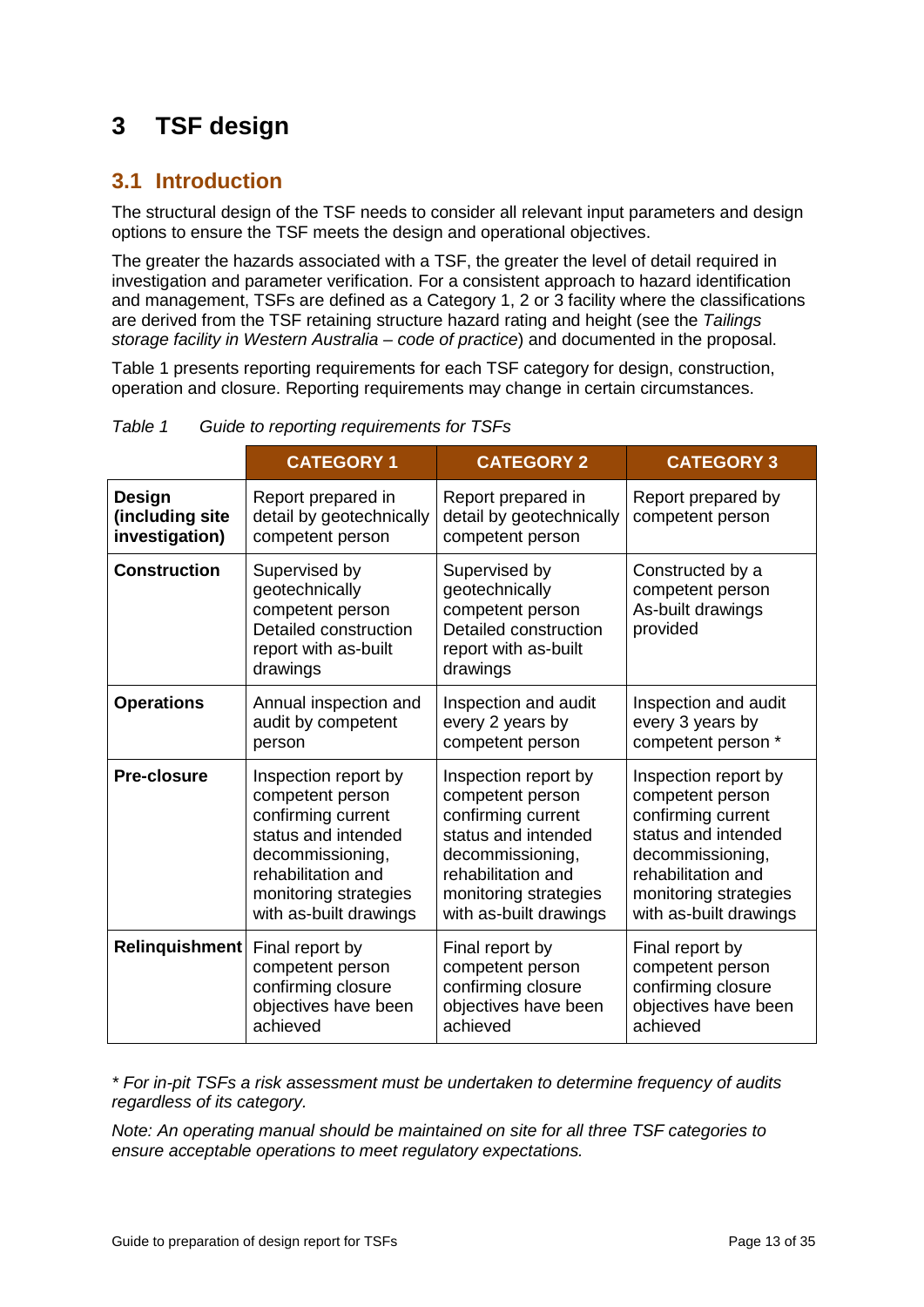If a change in mining operations occurs (e.g. development of an underground mine adjacent to a previously mined open pit and existing TSF), the potential effect to the hazard rating of the structure must be reassessed, the design updated and approval sought.

The design report should also present evidence to verify the suitability of the tailings delivery system and TSF design to ensure no adverse impact on safety or on the environment. This process involves an iterative interrogation of the TSF model, which uses input parameters that are selected through site investigations and laboratory testing.

## <span id="page-13-0"></span>**3.2 Modelling and design studies**

Several methods may be used to model and design a TSF. Effective design requires a good understanding of the relationship between each method and their limitations with respect to the prevailing conditions and expected modes of failure. Design approaches include:

- empirical methods
- deterministic methods
- numerical methods
- kinematic, stereographic and block analyses (for in-pit TSFs)
- physical scale-modelling.

The design report presents justification of the methods used to design the TSF and presents results from the following modelling:

- tailings deposition and staged TSF development
- structural stability, including
	- − dynamic stability
	- − liquefaction
- seepage
- surface water flows
- groundwater flows
- water balance.

A competent person should determine which design method(s) best suits the site's geotechnical and mining conditions in order to achieve the required TSF objectives.

#### **Structural stability**

Factors to consider when analysing the stability of any TSF retaining structure (e.g. embankment, levee, pit wall, land bridge) associated with the full life-cycle of the TSF include:

- methods of testing and correlations used to determine the material design parameters, with justification for selection of the resultant design values
- internal and external flood effects during operations (e.g. 1-in-100-year 72-hour rainfall event)
- internal and external flood effects after closure (e.g. PMP or PMF event)
- variations in material parameters
- static and dynamic loading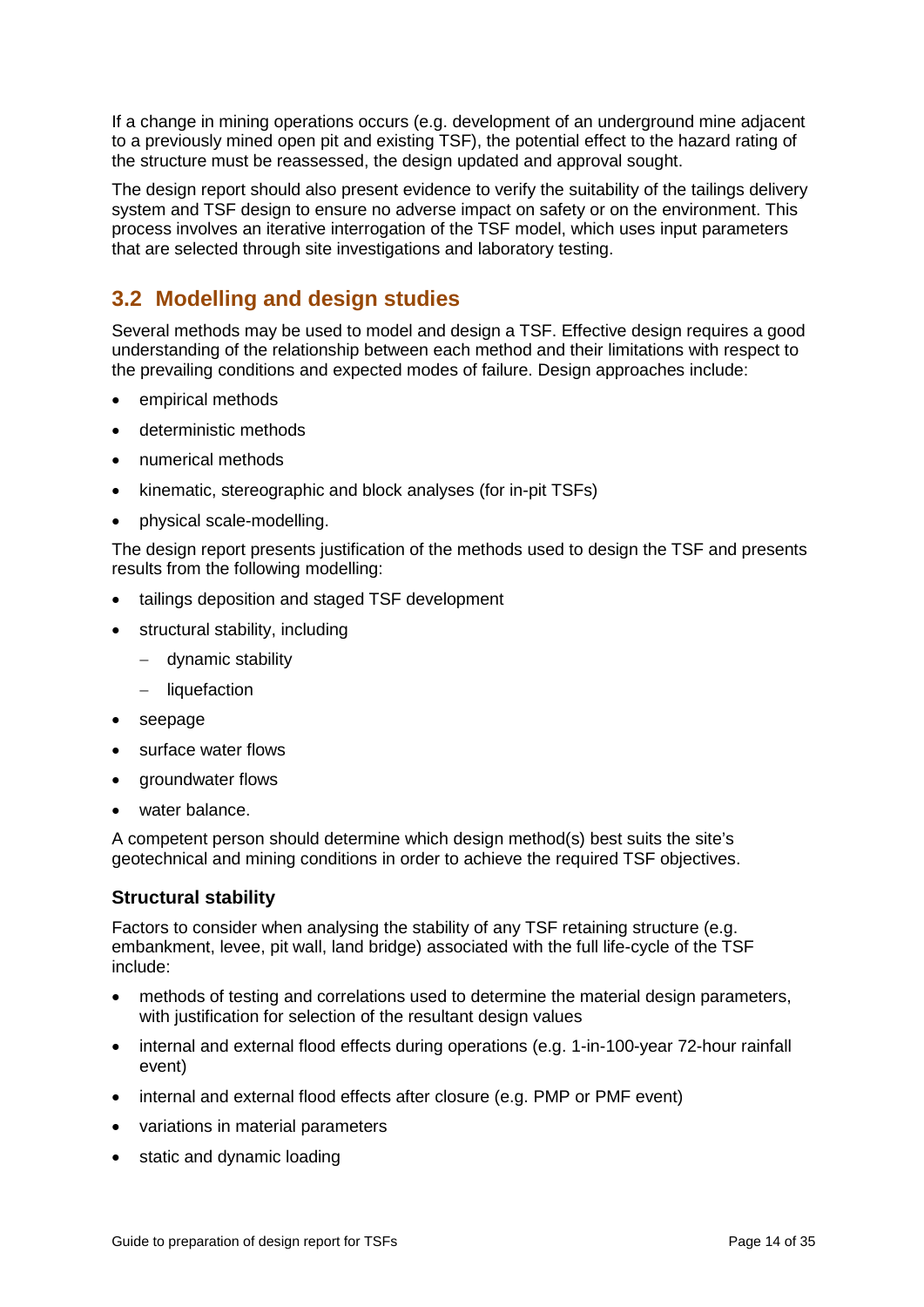- liquefaction potential
- surcharge loading
- variations in construction and testing tolerances.

For more information on TSF structural stability analysis see section 6.1 of *ANCOLD Guidelines on Tailings Dams 2012*.

Static and dynamic stability analyses assess the potential for deformation of foundations, retaining structure and tailings materials, which would result in TSF retaining structure instability or insufficient freeboard.

The dynamic stability of the TSF and associated structures should be assessed against relevant design earthquake events. These events also provide the basis for determining the design ground motions, response spectra, and peak ground accelerations.

The site investigation should undertake adequate in situ and laboratory testing to ascertain the potential for liquefaction, and the potential deformation characteristics of the TSF retaining structure and tailings material under dynamic loading.

Where tailings are determined as potentially liquefiable, the tailings should be modelled as a liquefied fluid with no shear strength if pseudo-static analyses is carried out as part of stability assessment of the TSF retaining structure. If other values are used they need to be justified.

Where relevant, the design report should evaluate the potential for lateral spreading, static or cyclic liquefaction of the foundation and TSF retaining materials or tailings.

The designer should be aware of the assumptions and history underlying the development of correlations used for the assessment of material parameters (e.g. shear strength, liquefaction potential), and the limitations on their use. The methods used to calculate the factor of safety against liquefaction should be described and justified in the design report.

Where a layer of foundation material is identified to be potentially liquefiable, and thus may impact on the TSF integrity, measures to prevent liquefaction or maintain stability during and following liquefaction should be presented and their application justified in the design report.

For more information on dynamic stability see section 6.15 of *ANCOLD Guidelines on Tailings Dams 2012* and *ANCOLD Guidelines on Design of Dams for Earthquake*.

#### **Design acceptance criteria**

Design acceptance criteria, such as factors of safety or probabilities of failure, should be developed and documented by a competent person to demonstrate that the design follows a justifiable process. This should be developed as an iterative process from the results of the modelling and stability analysis. The design acceptance criteria used for each design method may differ depending on:

- the consequence of any type of failure (as identified in a dambreak study)
- the degree of inherent uncertainty of the geotechnical model
- the degree of suitability against potential modes of failure
- consideration of applicable worst case conditions
- reliability and sensitivity to relevant input parameters.

For example, TSFs located near public infrastructure, sensitive environmental receptors or near tenement boundaries, should adopt design acceptance criteria that have a degree of conservatism.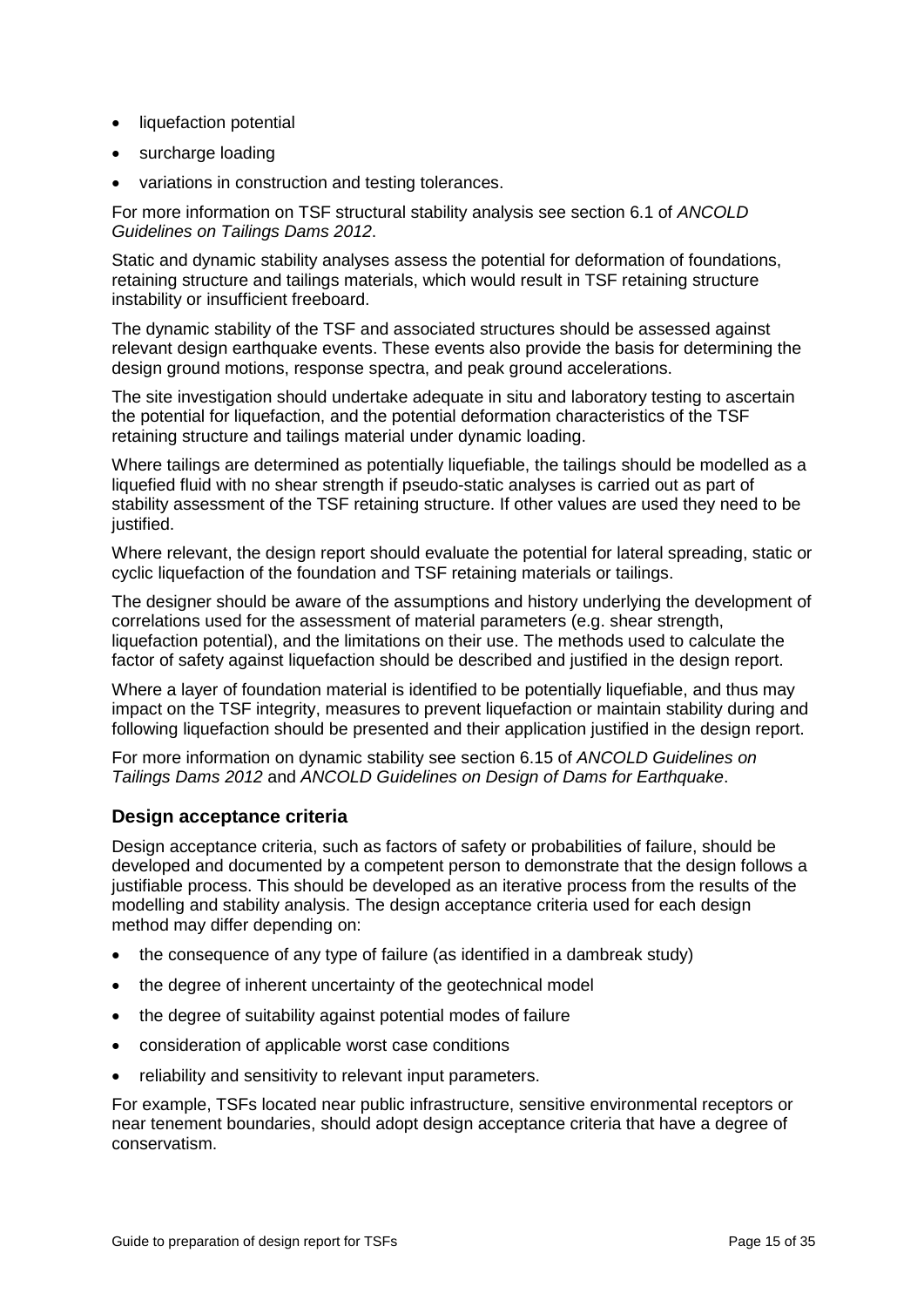A dambreak study needs to be presented in the proposal to show the impact of the tailings retaining structure failure. It also examines the case of storage to the maximum design level. The scope of the dambreak study should consider:

- the volume, extent and depth of potential tailings flow slides and likely flow travel times and velocities
- potential impacts on people, livestock, infrastructure and environment.

#### **Erosion control**

The design report should define the methods of erosion control and the criteria by which erosion will be managed. The allowable operational tolerances should be described and included in the operational specification.

To achieve DMP's objectives of the landform being safe, stable and non-polluting, the design report should clearly define the erosion control measures to minimise adverse impacts on the integrity of the TSF and environment. The design report should define:

- erosion mechanisms and rates (e.g. water, wind, biological activities)
- mitigating measures
- operational tolerances
- instrumentation and ongoing monitoring of erosion during operation and decommissioning.

Tailings that form a crust due to a high salt content may have reduced dust problems, unless disturbed. However, the long-term breakdown of salt crusts should be considered and may require a cover of benign material.

#### **Seepage**

The potential seepage from the decant pond and tailings beaches into the underlying tailings and foundations of the TSF from commencement of tailings deposition through to closure should be considered. The seepage into the TSF floor, through or under any retaining structure, levee, bund, pit walls or waste dumps associated with the TSF should be determined and presented in the design report.

The seepage associated with each reporting period during operation, decommissioning and after closure phases should be quantified in terms of volume, rate and quality. It should be demonstrated that the projected seepage will not compromise the integrity of any structures, or result in environmental harm.

The allowable operational tolerances should be described and included in the operational specification. The design report should define and justify the methods by which seepage will be managed. Examples of seepage control measures include:

- underdrainage systems, sumps and pumps
- cut off keyways, slurry walls and grout curtains
- interception drains and trenches with collection and recovery systems
- under-drainage
- seepage recovery wells
- low permeability or artificial liners.

During the decommissioning the seepage control measures, such as under-drainage outlets and sumps, are required to be removed or decommissioned if their continued presence compromises successful closure.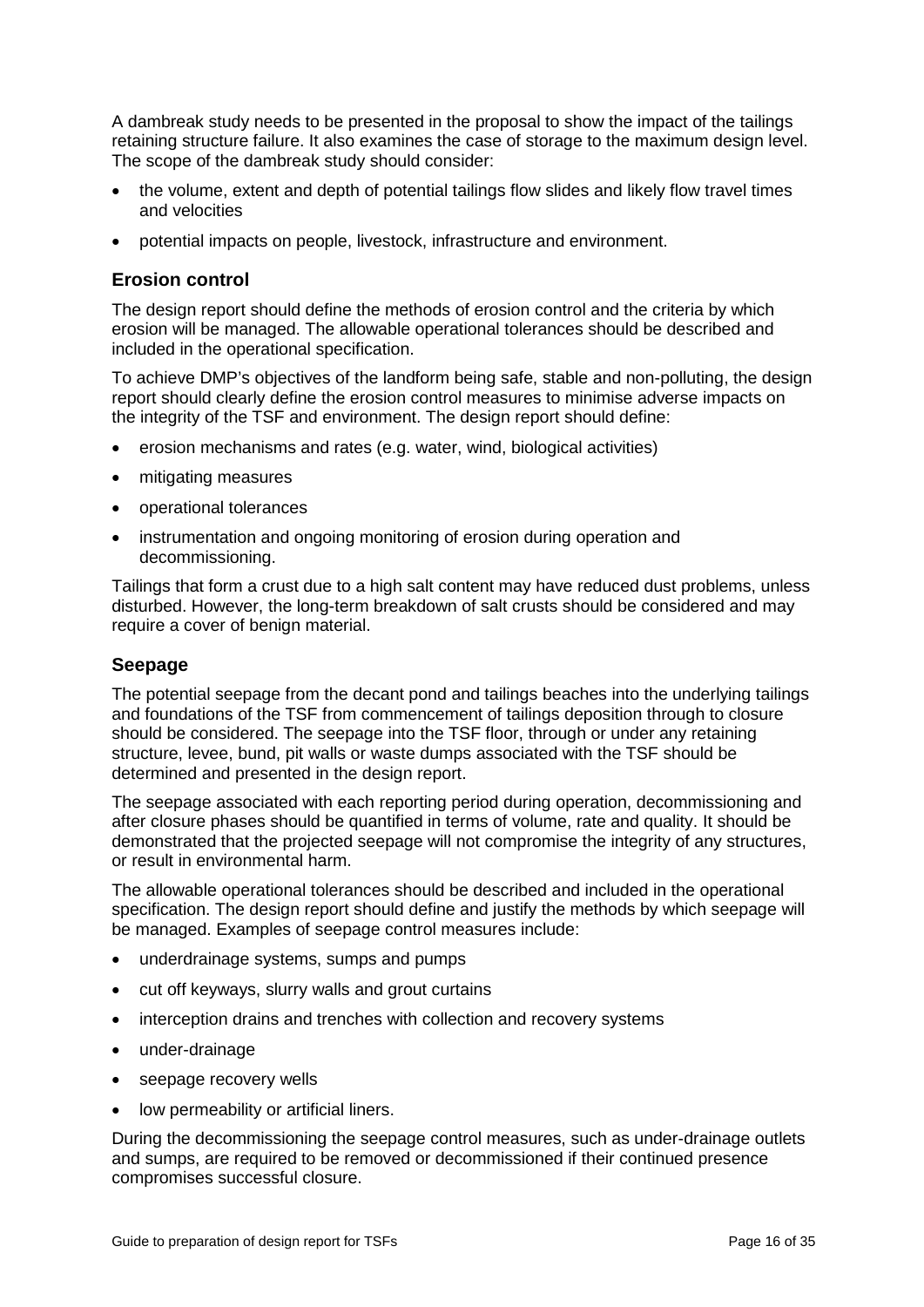For more information on assessing and designing for seepage see section 5.8 of *ANCOLD Guidelines on Tailings Dams 2012*.

#### **Surface water flow and storage**

Rainfall in Western Australia may be extremely heavy at times, and this should be accounted for at all stages of the TSF development. The impact of storm flooding throughout the operating life of the TSF should be taken into account in terms of external toe erosion as well as internal flooding. The catchment response time is critical to emergency planning and assessment of potential impacts, and should be utilised in design assessments.

The design report should document:

- estimated maximum flood levels
- estimated surface water flow velocities and volume
- methods proposed to prevent ponding against TSF retaining structures
- an assessment of the requirement for flood protection armouring of any retaining structures, levee, bund, or diversion structure.

In general, there is limited hydrological data in remote mining areas of Western Australia that can be used as a basis for the direct estimation of probable extreme flood levels. Correlation with records from nearby areas with similar characteristics may be made, but care should be exercised with this approach and estimates checked through specific field measurements, including runoff and previous flood marks. Alternatively in critical cases, theoretical flood levels can be obtained by application of rainfall runoff models in conjunction with stream flow modelling.

If diversion of natural drainage channels becomes necessary for the construction of a TSF, safety issues arising from water diversion measures should be addressed at the design stage. It is important to give special attention to minimise the potential for flooding operating mines, residential areas and access roads due to combined effects of extreme rainfall events and natural drainage diversion measures associated with the TSF.

The design report should consider 1-in-100-year rainfall/flood events for storage and drainage during the operating life of the TSF — PMF and PMP events are relevant when considering TSF closure. This design approach applies to all relevant water management structures both internal and external to the TSF.

*Note: water management structures installed while the TSF was operational may not be adequate for closure and additional drainage or storage structures may be required.*

#### **Water balance**

It is important to develop a dynamic water balance model for the TSF. This will help to understand how water may affect the design and subsequent operational limitations and risks, and should be presented in the design report. The water balance model allows the mine operator to monitor water management during operation for comparison with design predictions. Figure 1 shows key components of a water balance model for a TSF with a central decant pond.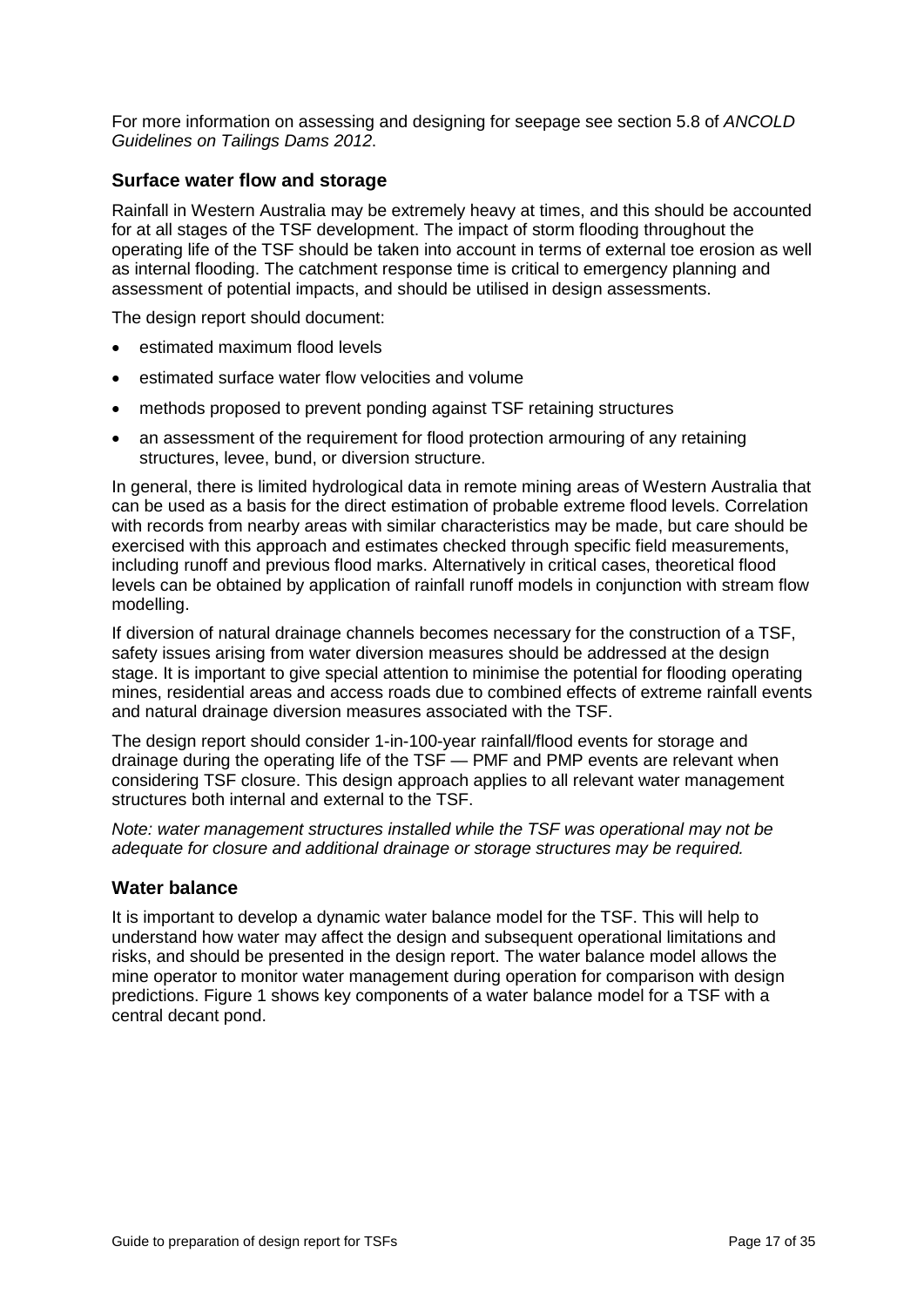

*Figure 1 Illustration of TSF water balance* 

For more information on TSF water balance see section 5.2 of *ANCOLD Guidelines on Tailings Dams 2012*.

#### **Settlement**

Potential settlement during construction, operation, rehabilitation and closure of the TSF should be considered for the following:

- tailings
- foundations of retaining structures
- levees, bunds
- associated waste dumps.

It should be shown that settlement will not have a detrimental impact on the structural integrity or operational performance of the TSF retaining structure and associated infrastructure, or on the post closure landform.

For more information on assessment methods and the expected tailings settlement issues to be addressed see section 6.2 of *ANCOLD Guidelines on Tailings Dams 2012*.

#### **Other factors**

The potential interaction between adjacent infrastructures and environmental factors with TSFs should be analysed and, where the stability or integrity of the TSF or infrastructure is affected, a quantitative engineering assessment of the potential impact on the design should be included in the design report. Examples include:

- dust generation
- biological impacts, such as burrowing animals and large tree growth
- changing surface water flow
- rising phreatic surface.

#### **Special requirements for radioactive tailings**

When processing ore contains radioactive minerals, the likely concentrations of such minerals in the tailings should be determined, and suitable impoundment liners and covers considered to reduce health and environmental impacts (e.g. radiation, gas release, seepage, dust generation).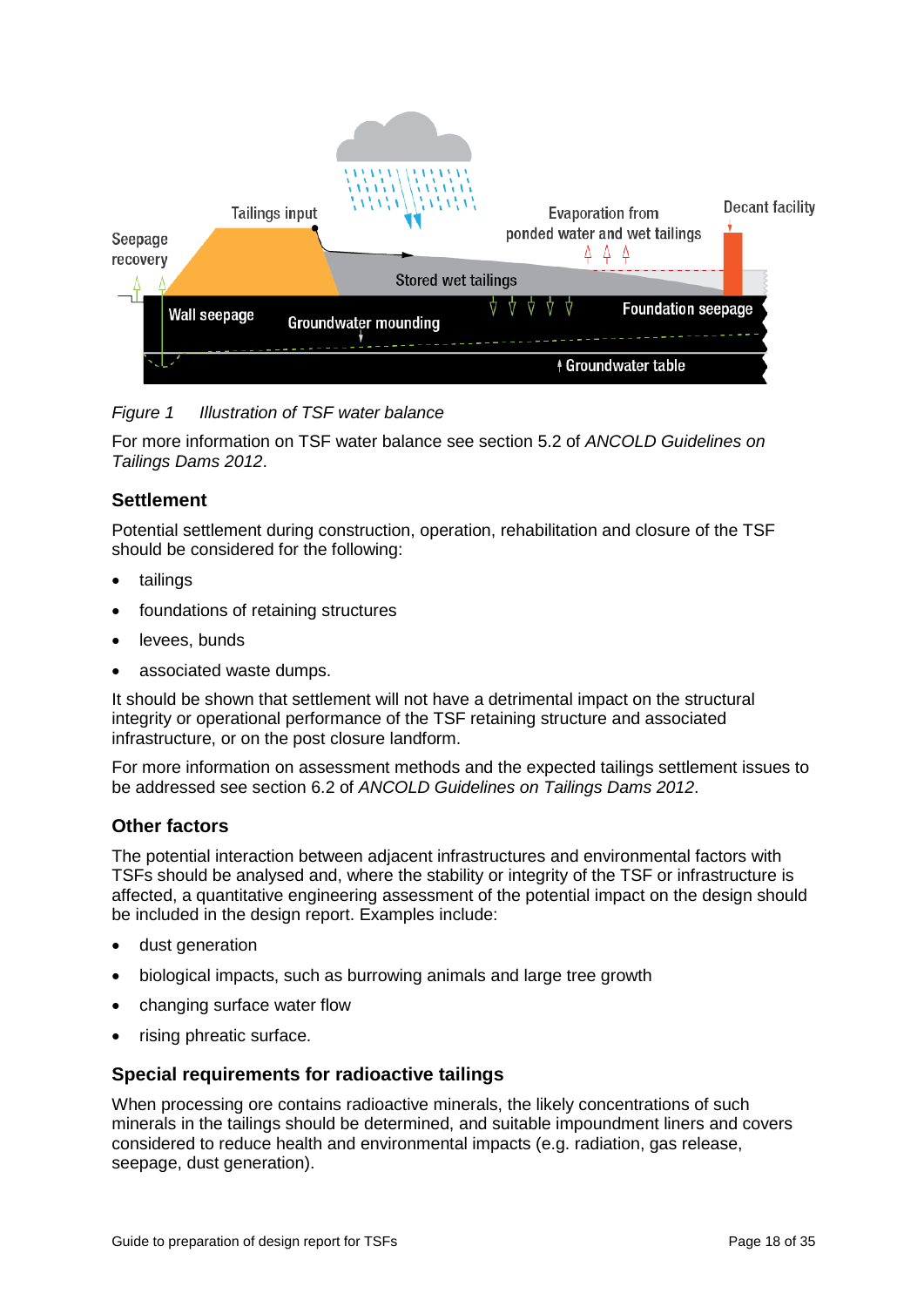Additional attention is required for tailings from processing of uranium ores and for tailings from downstream processing of heavy mineral sands. In these cases an additional radioactive waste management plan is usually necessary.

### <span id="page-18-0"></span>**3.3 Design and construction details**

The final design parameters adopted for the TSF need to be justified. The construction material characteristics and tolerances should be established based on specified ranges of physical and geochemical properties, and construction methods.

The design report should clearly document and technically justify all input parameters and steps taken to arrive at the preferred design of the TSF. Technical aspects to be documented in the design report include:

- engineering properties of materials in each zone of the TSF retaining structure and the foundation adopted for stability analyses and seepage control (e.g. density, shear strength, hydraulic conductivity)
- engineering properties of impounded tailings where any contribution towards TSF retaining structure stability is assumed
- details of the methods of stability analyses used, formulae used in the analyses or references thereto in technical literature, the upstream and downstream water levels considered, and the phreatic surfaces used in the analysis
- locations of the critical failure surfaces identified for different loading conditions (e.g. TSF under static and dynamic loading conditions with minimum factors of safety immediately after construction and at full storage level).

Assuming a sound design, the success of a TSF retaining structure will depend critically on the manner in which it is constructed. Construction strategies, management, technical supervision and quality control are essential for the successful construction of a TSF.

Details of the construction methods and procedures, and materials to be used in the construction should be provided, including method statements and drawings addressing:

- details of each component of the TSF
- compaction specifications (e.g. lift height, moisture content, compacted density)
- quality assurance methods
- allowable traffic loadings and bearing pressures on foundation and structure
- temporary works (where relevant)
- armouring materials and sizes
- volumes of materials required
- monitoring instrumentation (e.g. phreatic surface, seepage, settlement)
- design features for preventing drainage control measures becoming unserviceable during the life of the TSF.

The design report should consider the requirements for ongoing maintenance, monitoring and verification of geotechnical and hydrogeological characteristics of the TSF.

If applicable, the design report should also describe implications of methods for harvesting tailings for construction or mine fill production (e.g. the effect of weak saturated materials, deposited in trenches excavated adjacent to retaining structures, on future TSF retaining structure raises).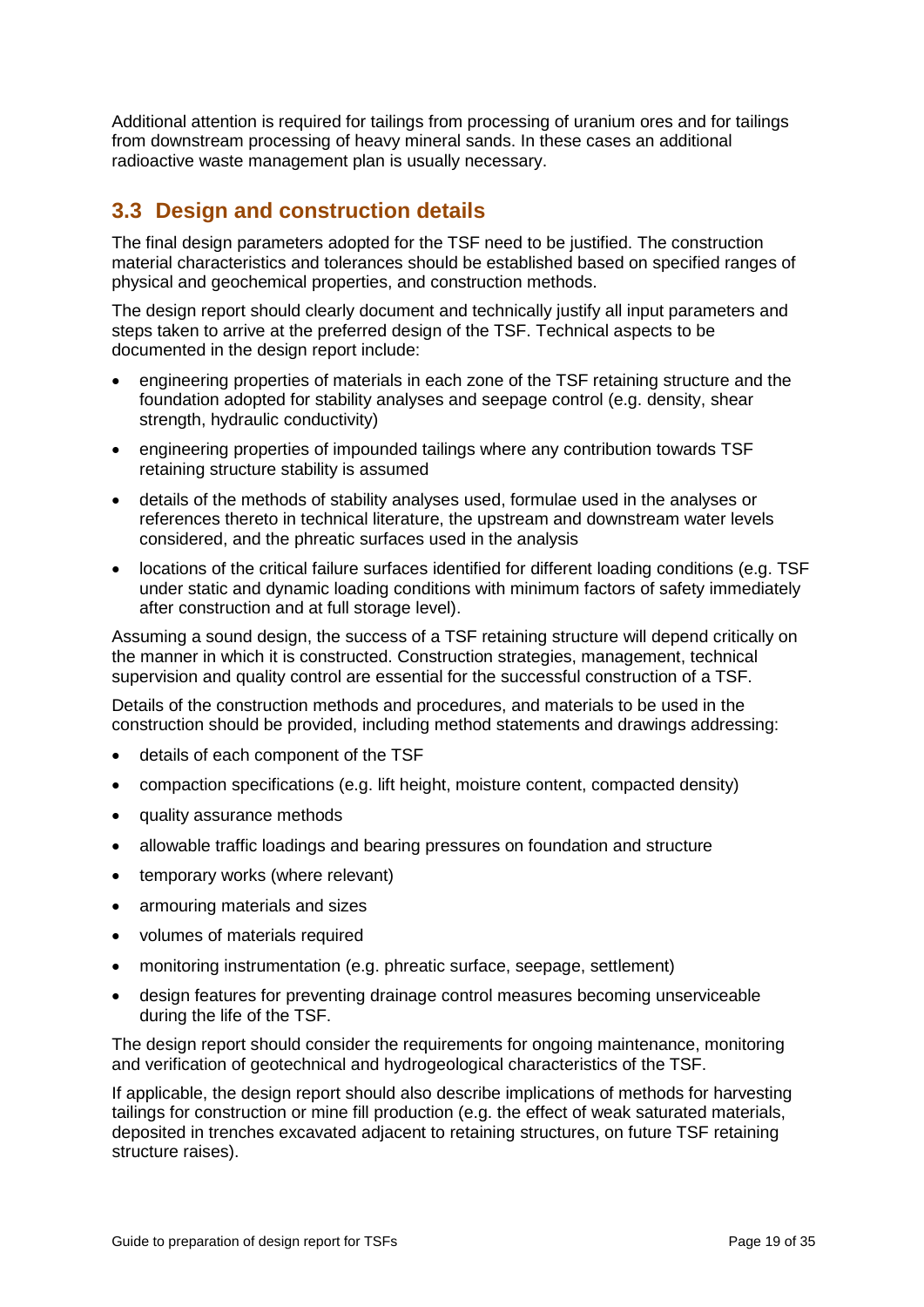Furthermore, designs proposing upstream construction with tailings materials for wall lifts should technically justify any proposed use of open-ended pipe discharge techniques over multi-point discharge techniques.

### <span id="page-19-0"></span>**3.4 Tailings discharge and water management**

The design report should provide details of tailings discharge and water management methods, including:

- tailings delivery and discharge arrangements
- decant systems and target water recovery
- size and location of free water pond
- tailings segregation and anticipated beach profile
- rate of rise of the tailings surface
- return water holding ponds.

Decant water and tailings pipelines should be located in a suitably bunded easement capable of containing any spill with appropriately designed catch pits or sumps.

When decant pipes are to be located within or beneath a retaining structure, the report should present the design details on how the risk of structural failure or internal erosion of the structure along the wall at the decant pipe would be minimised.

Where relevant, any water holding ponds should be designed in such a way that there are no adverse effects on the environment or nearby infrastructure. The design report should provide details of the design of the water holding ponds, criteria applied in sizing the pond, and how the pond levels will be managed.

If decant water is not to be re-used in the processing plant, the design report should present details on how the decant water will be managed.

### <span id="page-19-1"></span>**3.5 Covers and liners**

While most TSFs require a vegetated cover at closure (see chapter 5), some may require a special-needs cover or liner to mitigate specific high risk issues. For example:

- permeable foundations leading to groundwater mounding and surface expression of seepage
- sensitive environmental receptors
- tailings containing high salt concentrations, metals, highly acidic or alkaline material, toxic chemicals or radioactive material
- tailings that may liberate toxic dust, fibrous materials or gases.

Contingency temporary covers should also be developed where required (e.g. potential for significant dust generation during operation or if the TSF remains unused for an extended period). The selection of material(s) for liners and covers should be aligned to project specific conditions and circumstances (e.g. effect of root growth, durability post closure).

In these instances, provided design details and justifications should include physical and chemical characteristics of liner and cover materials, and volumes and location of materials available.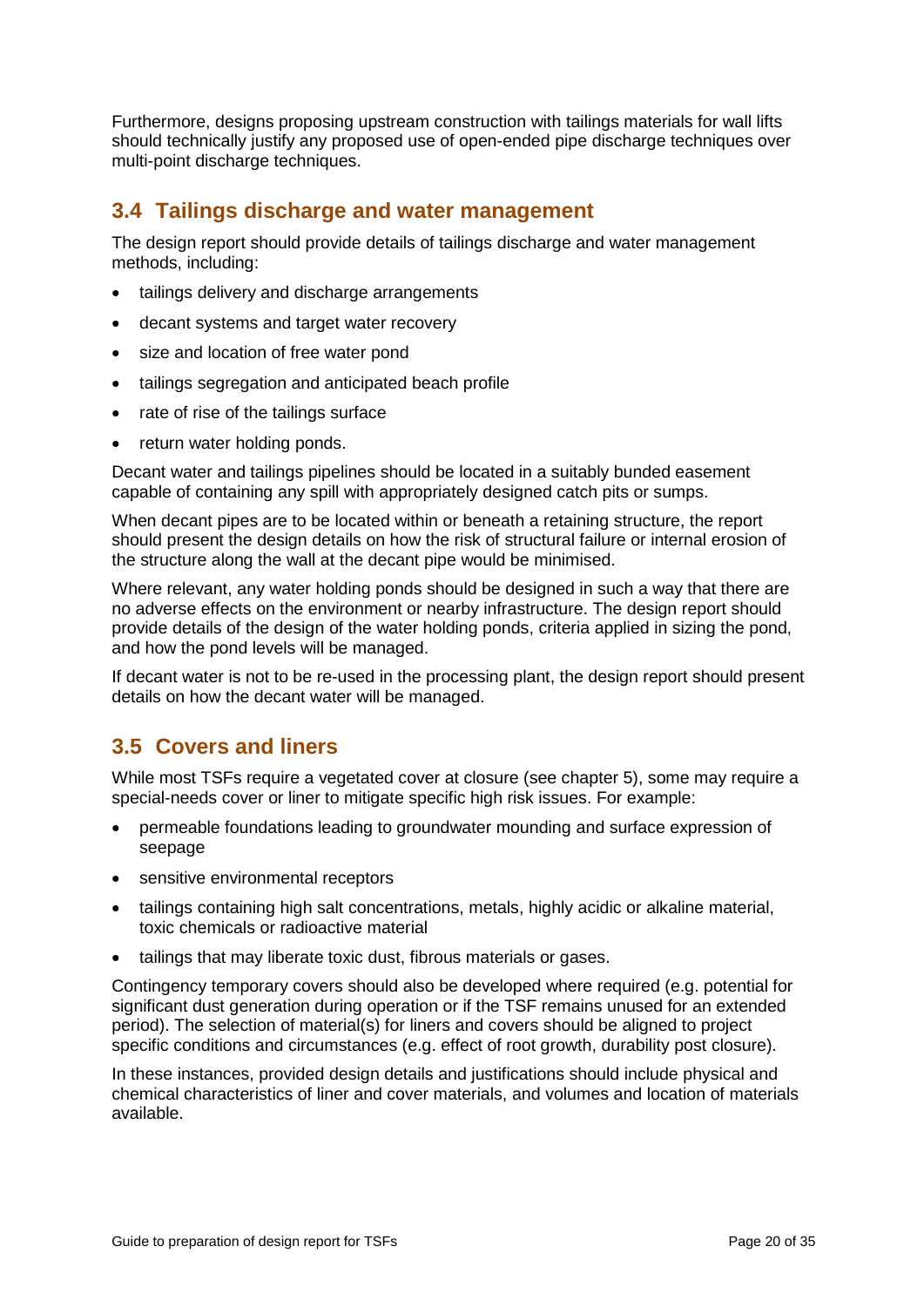## <span id="page-20-0"></span>**3.6 Quality assurance**

Quality assurance to verify that the technical specification is being met in the course of construction is an important control that is applicable throughout the construction phase. Procedures and quality control tests should verify the TSF retaining structure has been constructed in accordance with specifications.

For example, the method of compaction control for TSF retaining structure construction should be specified to ensure that there are no weaknesses within the retaining structure, and confirm compliance with the design intent.

Strategies to rectify any areas not meeting the design specifications should be set out in the technical specifications and summarised in the design report.

### <span id="page-20-1"></span>**3.7 Spillways**

In Western Australia, the use of spillways is not encouraged, particularly for paddock or ringdyke type facilities with perimeter retaining structures constructed using tailings.

However, in certain circumstances (e.g. cross-valley TSFs) where a secure structure can be achieved, a spillway may be considered as an additional safety measure. When spillways are proposed as part of the TSF, they should be designed and built to meet operational and closure objectives.

Where spillways are planned, they should be designed to have sufficient capacity to prevent surges and resultant overtopping of the retaining structure. Discharge from the spillway should not have an adverse effect on safety or the receiving environment. Spillways should be designed assuming a higher density of vegetation exists relative to the surrounding environment, which may reduce their capacity over time.

Where possible, spillways should be located and constructed within natural ground, away from retaining structures.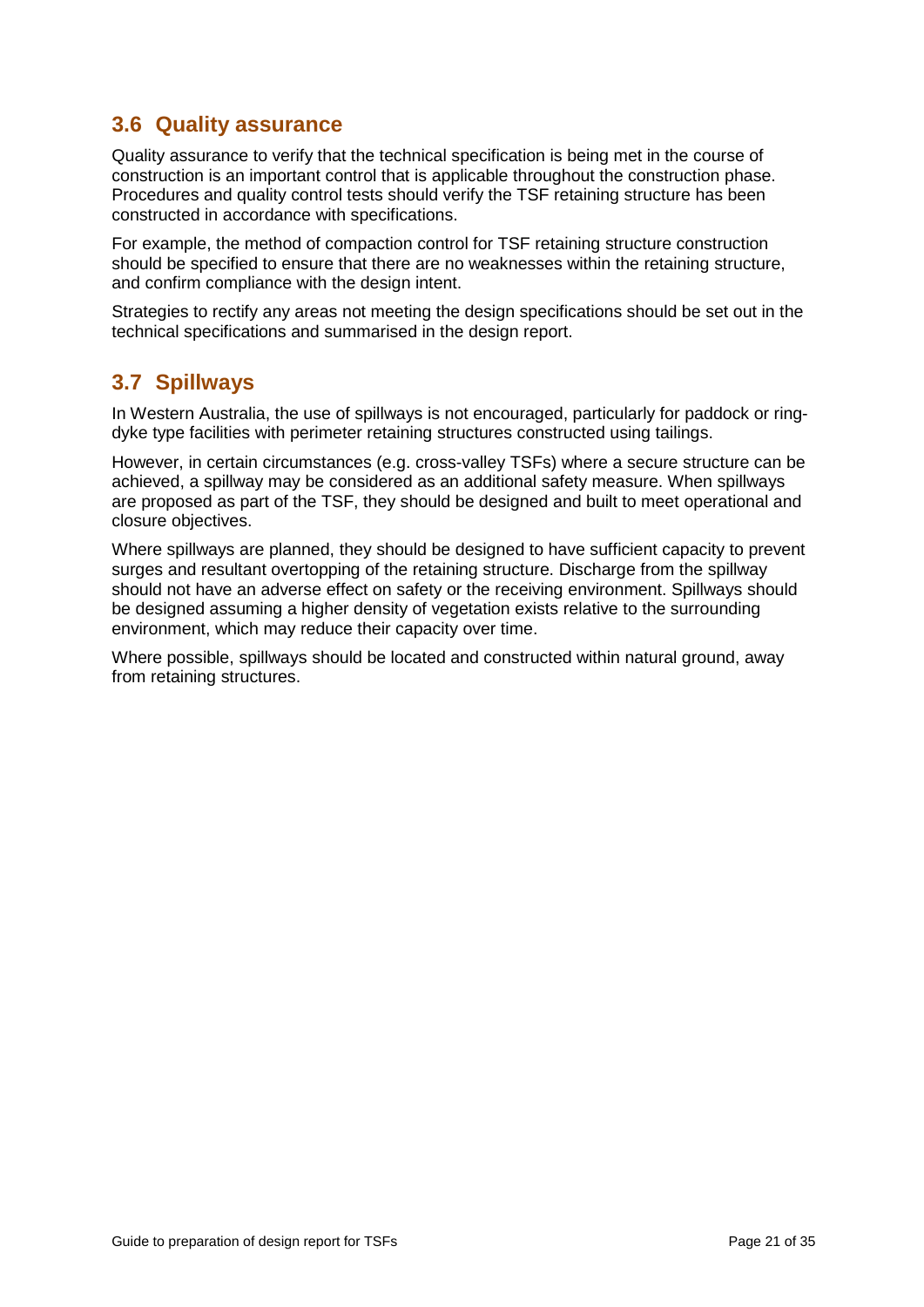## <span id="page-21-0"></span>**4 Operational requirements**

## <span id="page-21-1"></span>**4.1 Management of tailings deposition and water**

The design report should provide an outline and expected performance of the tailings discharge and decant systems. These specific details should be provided in the Operating Manual.

### **Discharge management**

The design report should provide details of the tailings discharge method used. These methods may include:

- single and multiple spigot discharge of tailings slurries
- vertical risers and end of pipe outlets for thickened and paste tailings
- hydrocyclone discharge
- stacking of dewatered (or dried) tailings by mechanical methods.

Correct operation of the selected discharge method is required to ensure that TSFs are managed to meet design expectations such as:

- uniform separation of coarse and fine tailings fractions
- formation of designed tailings beach
- tailings rate of rise
- operational freeboard
- reduced risk of erosion of the upstream retaining structure face
- decant pond location.

For example, issues to consider for slurry discharge, include:

- discharge sequencing
- selection of rate and period of discharge per spigot
- use of energy dissipaters and extender pipes at spigots
- operation of spigot outlets, normal to retaining structures and towards the decant pond
- selection of optimal tailings slurry density.

#### **Decant control**

The design report should provide details of the method of decanting the tailings water pond and the criteria by which the pond levels will be maintained within design tolerances. The selected method should be capable of maximising water recovery and tailings density to ensure efficient performance can be maintained (i.e. lower phreatic surface, reduced seepage, faster settlement of tailings, improved evaporative drying). Details provided should include:

- decant capacity, pond location, allowable pond size and elevation, and design tolerances (ponds should be kept to a minimum for environmental and engineering purposes)
- management of water recovery systems
- methods of control of suspended solids in decant pond
- performance monitoring of decant.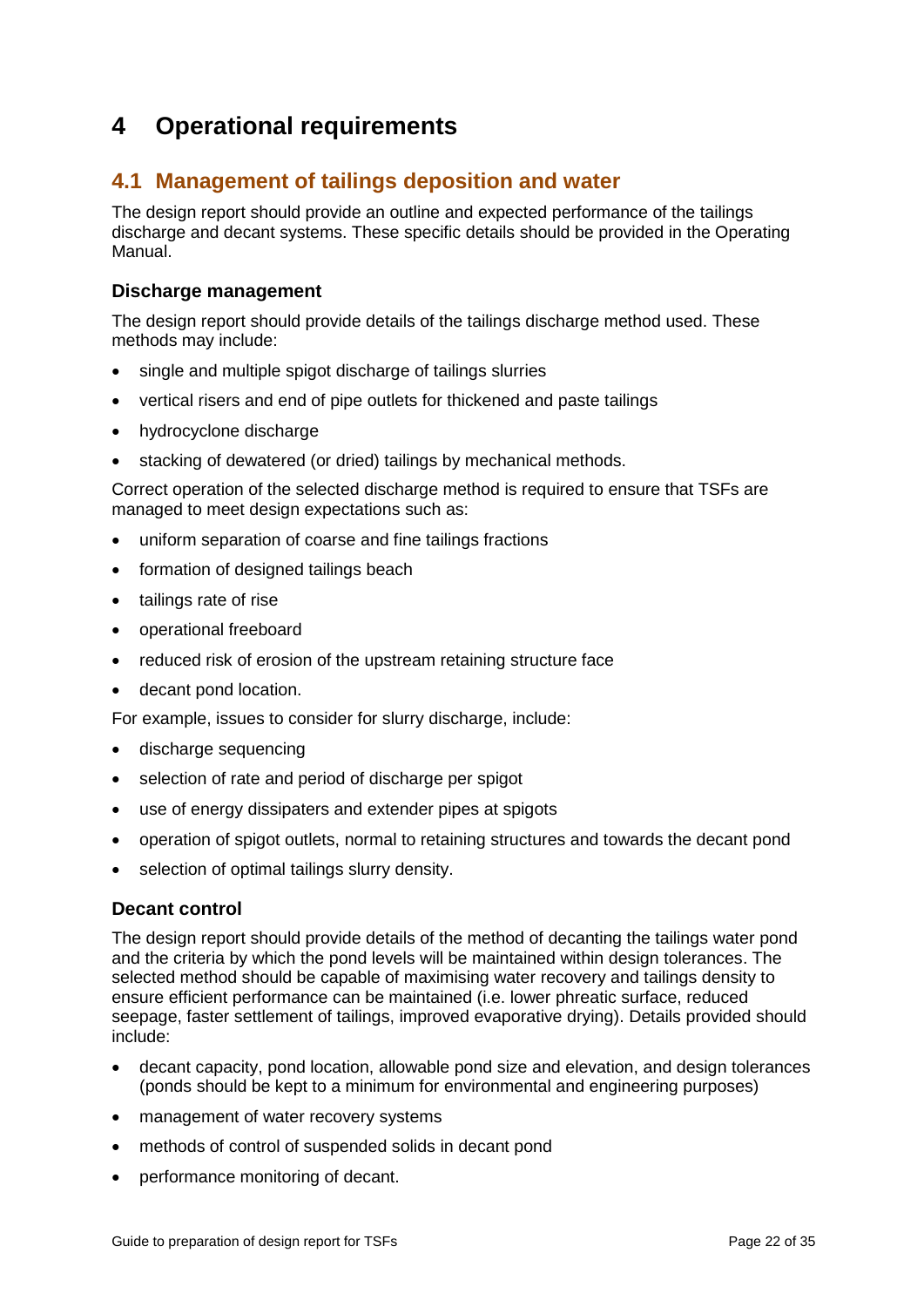### **Freeboard**

The purpose of freeboard is to provide a safety margin for storage of potential inflows from extreme natural events and unforeseen operational situations. In this way the risk of overtopping, leading to erosion and catastrophic failure of TSF retaining structures, is minimised. Freeboard definitions are given in Appendix 5.

The maintenance of adequate freeboard on a TSF is critical, particularly when the deposited tailings level approaches the TSF retaining structure crest level.

Where relevant, the following information should be provided within the design report:

- a topographic map of the catchment and description of the terrain including elevations
- the area of the catchment and of each sub-area controlled by other TSFs or lakes
- summary of stream and flood flow, or rainfall records on which the hydrological analyses are based
- tables or curves of reservoir area and storage capacity versus water surface level
- summaries, as applicable, of hydrological analyses leading to the determination of flood frequencies, probable maximum flood, reservoir capacity, outlet capacity, and freeboard above maximum flood level and capacity of flood diversion measures
- estimated rates of production of tailings or industrial wastes to be stored
- details of any proposal for reclaiming water from storage
- capacity of return water pond(s) and automatic shut-off valves and mechanisms for decant outfall pipe and under-drainage collection pipes
- details of any proposal for pumping or otherwise discharging excess water
- assumptions as to loss of water by evaporation
- the minimum freeboard to be maintained at relevant stages of the tailings deposition cycle to minimise the potential for tailings spills.

### <span id="page-22-0"></span>**4.2 Seepage management**

The methods by which seepage control measures would be maintained during the operating life of the TSF should consider the following:

- the tolerable seepage rates (e.g. impacts on the receiving environment)
- how it will be managed
- how impacts to the receiving environment will be negated
- instrumentation and ongoing monitoring of all seepage discharges during operation and decommissioning.

## <span id="page-22-1"></span>**4.3 Erosion control**

The design report should describe the allowable tolerances for wind and water erosion. Uncontrolled erosion of the TSF is likely to have significantly different consequences depending on the stage of the TSF. For example, erosion that may be insignificant during operation could become a potential pathway for large-scale failure after closure. Any damage to the retaining structure or tailings surface could accelerate wind and water erosion.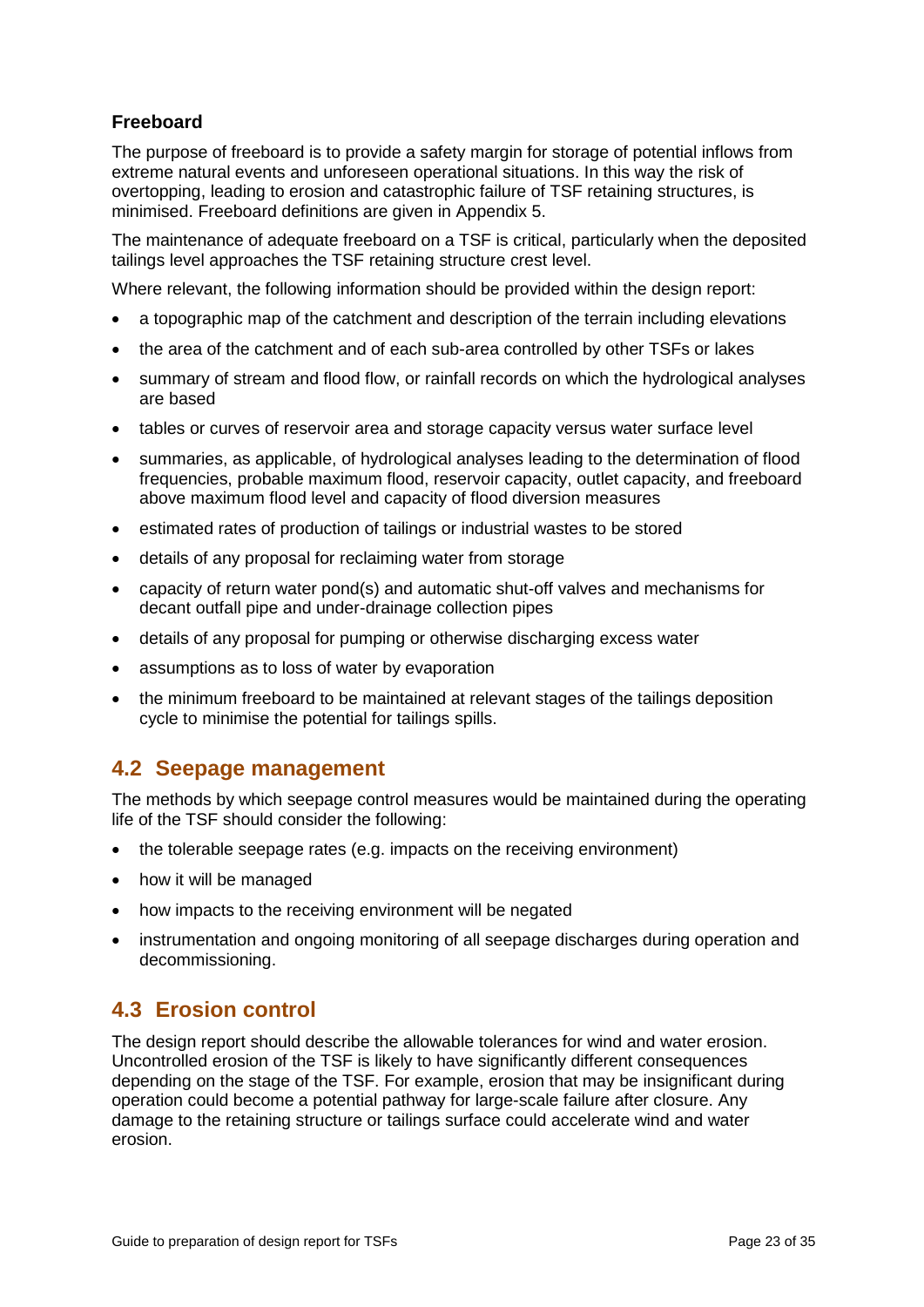Dust generated from the surface of TSFs may be a nuisance, cause a health risk (e.g. fibrous materials, silica, heavy metals) and cause environmental impacts from airborne particulates and contaminants. Unbound silty or sandy tailings are likely to cause dust problems during periods of high wind. The design report should specify how dust will be controlled. For example:

- spraying with dust-suppressants
- suitable capping of the TSF during periods of suspension and decommissioning
- using windbreaks and silt traps
- maintaining moist tailings surface.

### <span id="page-23-0"></span>**4.4 Performance monitoring and instrumentation**

It is mandatory to conduct routine daily inspections during periods of tailings deposition. Other visual monitoring requirements will be required for specific events, such as extreme weather, earthquakes and periods of prolonged inactivity.

The design report should specify monitoring and instrumentation requirements, such as:

- sampling and testing procedures to be adopted
- minimum frequencies for testing and monitoring
- *in situ* and laboratory tests required to verify the design parameters on an ongoing basis
- corrective procedures for non-compliance with monitoring specification
- procedures for validation of the design using monitoring data
- procedures for identifying and rectifying non-compliance with the design
- instrumentation to monitor tailings and water transport, groundwater level and quality, seepage, evaporation and rainfall, dust emissions and landform stability, for example:
	- automatic cut-outs in the event of pipe failure
	- − warning system to alert plant operators of possible overflow
	- − leak detection system
	- − piezometers
	- − weather station.

Ongoing monitoring and instrumentation of seepage discharges is expected, and should be included in the monitoring specification. Monitoring specifications should be derived in accordance with trigger levels for specific issues of concern (e.g. phreatic surface, water quality, size of supernatant pond).

While the design of the TSF should address measures to be taken to mitigate the extent of contamination, the monitoring program should provide the means to assess the effectiveness of the measures taken. The aims of monitoring are to provide a measure of actual performance against expected performance as described in the mining proposal for the TSF.

It is a requirement that all native fauna deaths and any technical malfunction resulting in tailings or water escaping from the retaining system be reported to the Director Environment Division, Department of Mines and Petroleum.

The design report should describe all proposed monitoring procedures for the TSF. Details of sampling locations, frequency and parameters should be provided.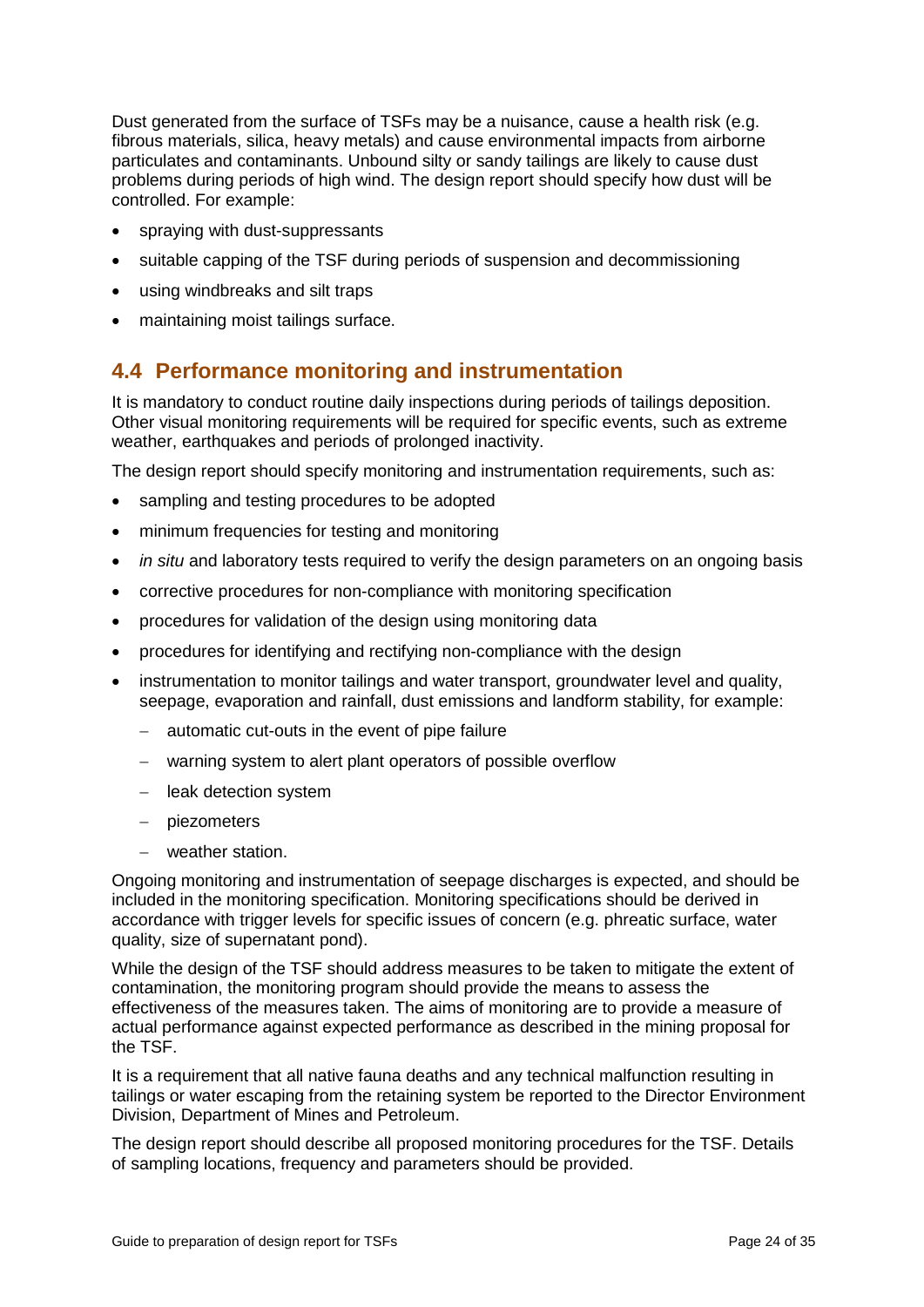In addition, the report should also describe how to monitor other relevant aspects such as:

- achieved tailings densities and properties
- available storage volumes
- deposition time remaining
- results of environmental trials for final rehabilitation.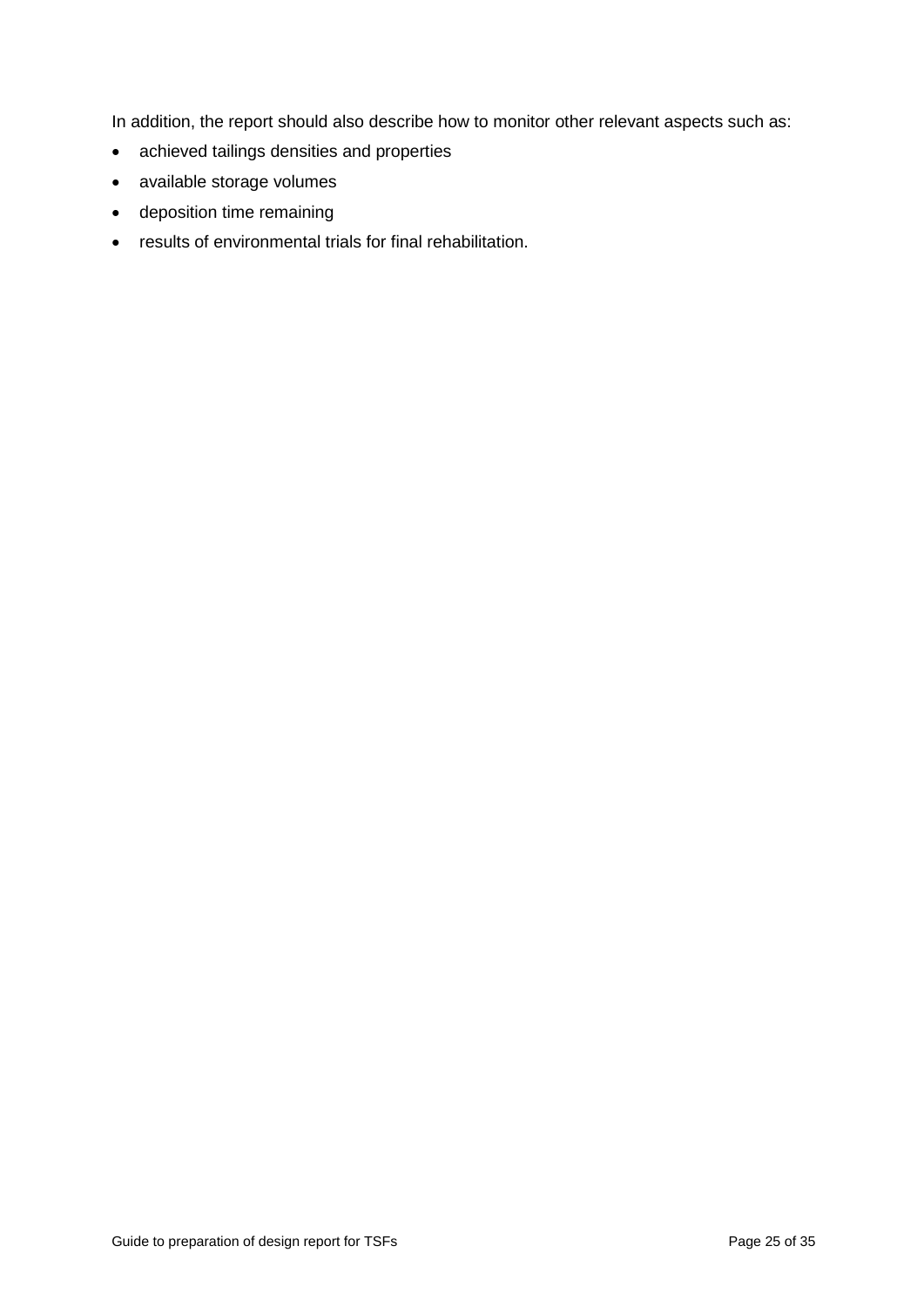## <span id="page-25-0"></span>**5 Closure considerations**

## <span id="page-25-1"></span>**5.1 Overview**

TSF closure planning needs to be integrated into mine development and operations planning and, as such, the level of information required will correspond to the life span of the TSF and reflect the various stages of the project. Decommissioning and closure of TSFs is a complex process that requires specialised ongoing consideration and management.

TSF closure objectives are to create a safe, stable, non-polluting landform. TSF closure should be viewed as a whole-of-life process that includes:

- decommissioning, which is a process that begins near, or at, the cessation of deposition of tailings into a TSF and ends with removal of all unwanted infrastructure and services
- rehabilitation, which is the return of disturbed land to a self-sustaining condition consistent with post-mining land use and relevant stakeholder expectations — it is recommended that records of the stakeholder consultation process are maintained
- performance monitoring to demonstrate that agreed outcomes can be achieved an extended monitoring period may be required to demonstrate closure objectives are achieved.

The TSF closure plan should include details of:

- final landforms and drainage structures (e.g. surface drainage works, covers, encapsulation cells, armouring)
- progressive rehabilitation including materials handling, placement (e.g. topsoil and vegetative material)
- monitoring and validation against agreed closure criteria
- monitoring and maintenance program until relinquishment
- unplanned or contingency closure plan.

## <span id="page-25-2"></span>**5.2 Decommissioning**

Detail on the strategy and activities for decommissioning TSF-related plant and infrastructure should be provided in the design report, including:

- demolition and decommissioning of the TSF-related plant and infrastructure (e.g. decant and under-drainage systems fully decommissioned and made safe so as not impact on stability of the retaining structure and function of the TSF and surrounding ecosystems)
- compliance with the requirements of other relevant legislation including the *Contaminated Sites Act 2003* and the remediation of contaminated areas
- ongoing consultation with stakeholders
- handover of infrastructure requested by other parties.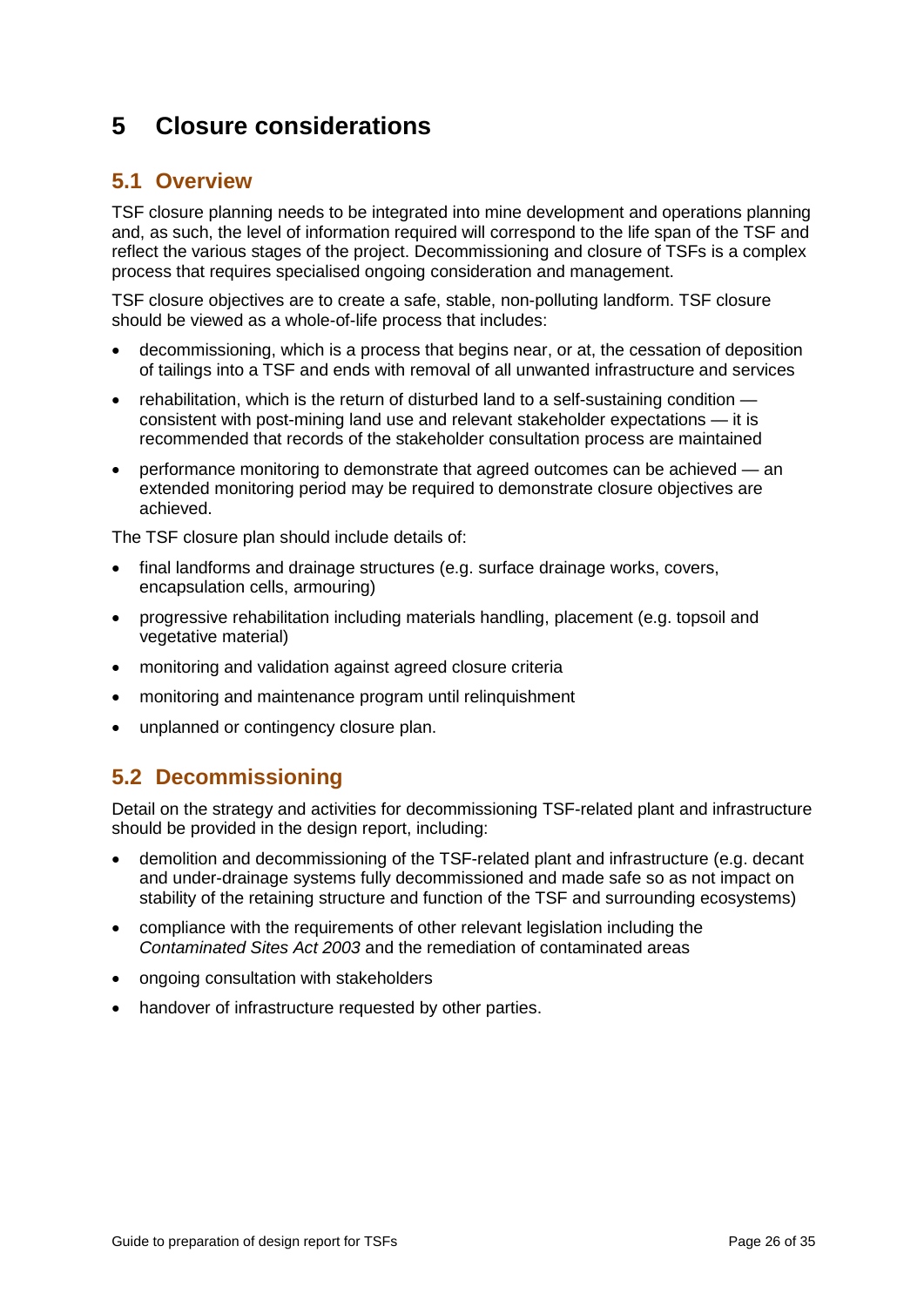## <span id="page-26-0"></span>**5.3 Rehabilitation**

It needs to be demonstrated in the design report that closure optimises rehabilitation outcomes, consistent with the proposed post-mining land use. Suitable land forms, soil profiles and soil characteristics should be reinstated consistent with the proposed final land use. Evidence to support the long-term objectives being achievable may include:

- integrity of the TSF retaining structural (e.g. no slumping, piping, gullying, or undercutting)
- no overtopping
- no adverse effects to the ground water or surface water on receiving environment (e.g. contaminants leaching from the structure)
- no adverse effects from the ground or surface water to the TSF (e.g. flood waters)
- minimising, to an acceptable level, adverse impacts to the ecosystem on the rehabilitated TSF surface
- erosion rates not detrimental to the stability of the TSF retaining structure, and function of the TSF and surrounding ecosystems
- a self-sustaining, functioning ecosystem
- managing any risk of uptake of toxic materials by vegetation or pasture to avoid harm to the vegetation, native animals or stock which may feed on the vegetation or pasture.

## <span id="page-26-1"></span>**5.4 Performance monitoring against closure criteria**

The aim of performance monitoring is to provide a measure of actual performance of the rehabilitation program against expected performance as described in the mining proposal and TSF design report.

The design report should provide a summary of rehabilitation monitoring requirements for the TSF to verify expected performance. Details of sampling locations, frequency and parameters should be provided, such as:

- surface drainage works (e.g. concentration of flows, erosion, construction and ongoing maintenance)
- physical and chemical stability of the tailings, including dust generation, and wind and water erosion
- sedimentation and its influence on receiving environment
- consequences of extreme environmental conditions (e.g. drought, flood, fire, earthquake)
- groundwater
- structural integrity
- on-going settlement of the TSF retaining structure and rehabilitated surface
- rehabilitation and ecological function.

It is recommended that completion of environmental trials for final rehabilitation should be considered part of the TSF monitoring to aid rehabilitation and closure planning.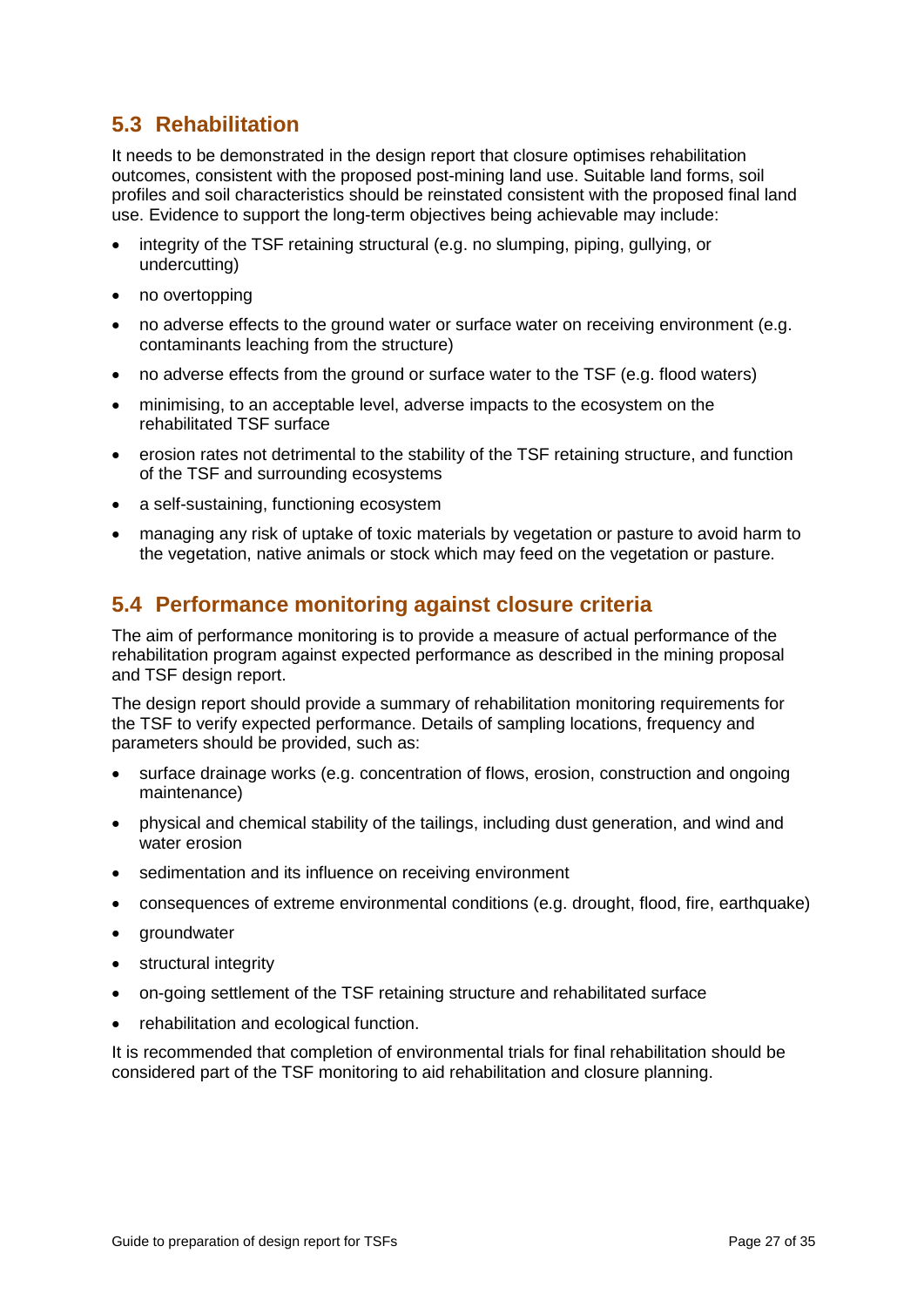# <span id="page-27-0"></span>**Appendix 1 – Tailings storage data sheet**

| Project operator                                            |                |                                                                  |                                                                 |
|-------------------------------------------------------------|----------------|------------------------------------------------------------------|-----------------------------------------------------------------|
| <b>Project name</b>                                         |                |                                                                  | Date                                                            |
| TSF name                                                    |                | Commodity                                                        |                                                                 |
| Name of data provider                                       |                |                                                                  | Phone                                                           |
| TSF centre co-ordinates (GDA 94)                            |                |                                                                  |                                                                 |
|                                                             | m North        |                                                                  | m East                                                          |
| Mining Tenement and Holder(s) details                       |                |                                                                  |                                                                 |
| <b>TSF data</b>                                             |                |                                                                  |                                                                 |
| Proposed $\Box$<br>TSF status:<br>Closed  <br>Rehabilitated | Active         | Non Active                                                       | Decommissioned                                                  |
| Type of TSF: 1                                              |                | Number of cells: 2                                               |                                                                 |
| Hazard rating: 3                                            |                | TSF category: 4                                                  |                                                                 |
| Catchment area: 5                                           |                | Nearest water course:                                            |                                                                 |
| Date deposition started (mm/yy):                            |                | Date deposition completed (mm/yy):                               |                                                                 |
| Tailings discharge method: <sup>6</sup>                     |                | Water recovery method: 7                                         |                                                                 |
| Bottom of facility sealed or lined?                         | Y/N            | Type of seal or liner: 8                                         |                                                                 |
| Depth to original groundwater level                         | m              |                                                                  |                                                                 |
| Current groundwater level                                   | m              | Original groundwater TDS/pH                                      | mg/l                                                            |
| Ore process:                                                |                | Tailings Deposition rate: 10                                     |                                                                 |
| Impoundment volume (present)                                | m <sup>3</sup> | Expected maximum                                                 | m <sup>3</sup>                                                  |
| Mass of solids stored (present)                             | tonnes         | Expected maximum                                                 | tonnes                                                          |
| Above ground facilities                                     |                |                                                                  |                                                                 |
| Foundation soils                                            |                | Foundation rocks                                                 |                                                                 |
| Starter bund construction materials: 11                     |                | Wall lifting by:<br>Upstream $\Box$<br>Downstream<br>Centre line |                                                                 |
| Wall construction method/materials:                         |                | Wall lifting material: 12<br>mechanically                        | hydraulically                                                   |
| Present maximum wall height agl: 13                         | m              | Expected maximum                                                 | m                                                               |
| Crest length (present)                                      | m              | Expected maximum                                                 | m                                                               |
| Impoundment area (present)                                  | ha             | Expected maximum                                                 | ha                                                              |
| Below ground (in-pit) facilities                            |                |                                                                  |                                                                 |
| Initial pit depth (maximum)                                 | m              | Area of pit base                                                 | ha                                                              |
| Thickness of tailings (present)                             | m              | Expected maximum<br>m                                            |                                                                 |
| Current surface area of tailings                            | ha             | Final surface area of tailings<br>ha                             |                                                                 |
| Properties of tailings and return water                     |                |                                                                  |                                                                 |
| <b>TDS</b><br>mg/l                                          | pH             | Solids content                                                   | t/m <sup>3</sup><br>Deposited density                           |
| Potentially hazardous substances: 14                        |                | WAD CN                                                           | <b>Total CN</b><br>mg/l                                         |
|                                                             |                |                                                                  | Any other NPI listed substances in the TSF? <sup>15</sup> Y / N |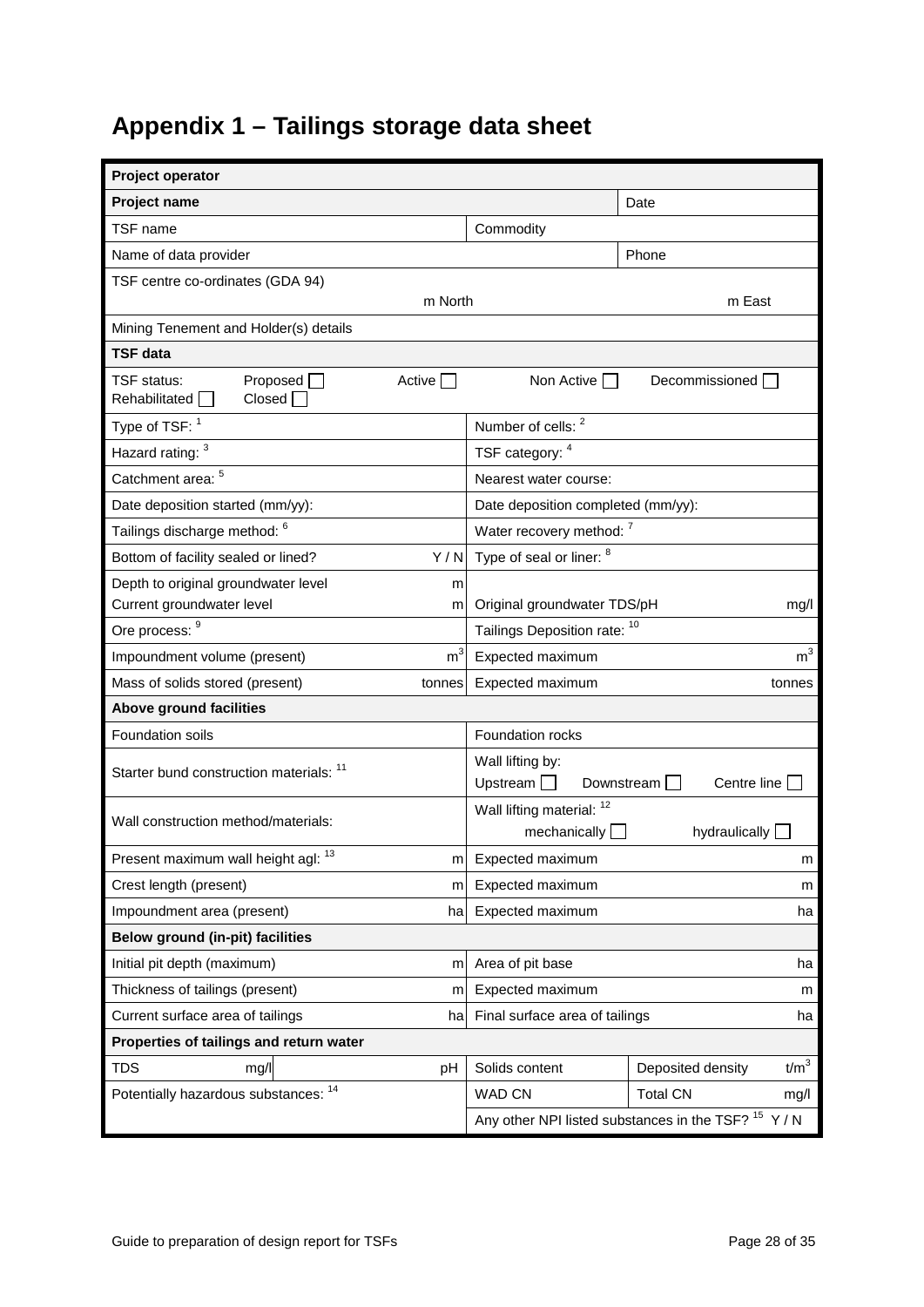### **Explanatory notes for completing tailings storage data sheet**

The following notes are provided to assist the proponent to complete the tailings storage data sheet.

- 1 Paddock (ring-dyke), cross-valley, side-hill, in-pit, depression, waste fill, central thickened discharge, stacked tailings
- 2 Number of cells operated using the same decant arrangement
- 3 See Table 1 Hazard rating system in the Code of practice
- 4 See Table 2 Matrix of hazard ratings in the Code of practice
- 5 Internal for paddock (ring-dyke) type, internal plus external catchment for other facilities
- 6 End of pipe, (fixed), end of pipe (movable) single spigot, multi-spigots, cyclone, central thickened discharge (CTD)
- 7 Gravity feed decant, pumped central decant, floating pump, wall/side mounted pump
- 8 Clay, synthetic
- 9 See list below for ore process method
- 10 Tonnes of solids per year
- 11 Record only the main material(s) used for construction, e.g. clay, sand, silt, gravel, laterite, fresh rock, weathered rock, tailings, clayey sand, clayey gravel, sandy clay, silty clay, gravelly clay or any combination of these materials
- 12 Any one or combination of the materials listed under item 11 above
- 13 Maximum wall height above the ground level (not AHD or RL)
- 14 Arsenic, Asbestos, Caustic soda, Copper sulphide, Cyanide, Iron sulphide, Lead, Mercury, Nickel sulphide, Sulphuric acid, Xanthates, radioactive elements
- 15 NPI National pollution inventory (contact Department of Environmental Protection for information on NPI listed substances)

#### **Ore process methods**

The ore process methods may be recorded as follows:

| Acid leaching (Atmospheric)   | Flotation                                 |
|-------------------------------|-------------------------------------------|
| Acid leaching (Pressure)      | Gravity separation                        |
| Alkali leaching (Atmospheric) | Heap leaching                             |
| Alkali leaching (Pressure)    | Magnetic separation                       |
| Bayer process                 | Ore sorters                               |
| Becher process                | Pyromet                                   |
| <b>BIOX</b>                   | SX/EW (Solvent extraction/Electro wining) |
| Crushing and screening        | Vat leaching                              |
| CIL/CIP                       | Washing and screening                     |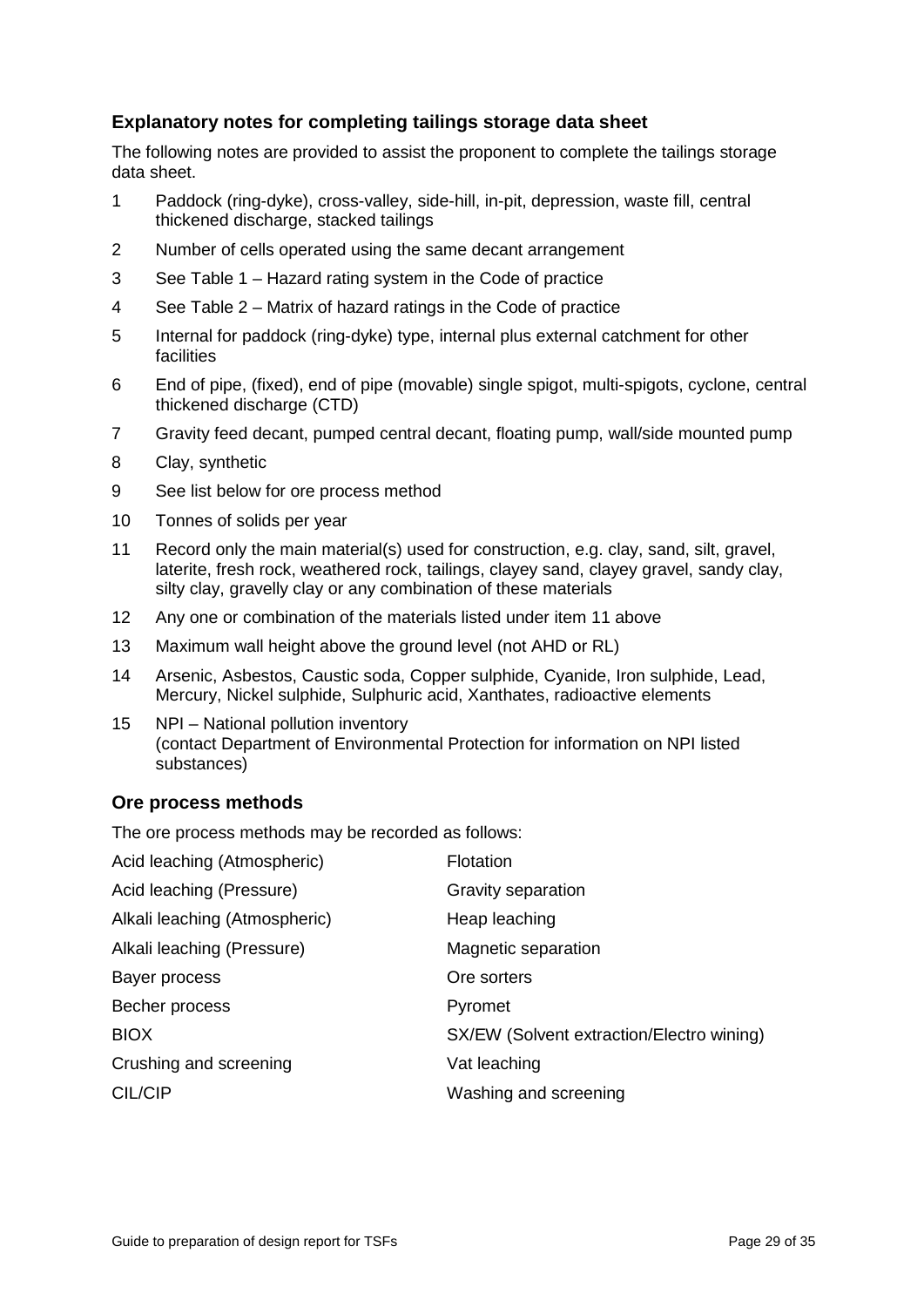## <span id="page-29-0"></span>**Appendix 2 – Certificate of compliance**

## **CERTIFICATION OF COMPLIANCE Tailings storage facility design report**

| being a duly authorised officer of the above company and a qualified geotechnical engineer<br>holding professional registration by a professional body, do hereby certify and confirm that                                                          |
|-----------------------------------------------------------------------------------------------------------------------------------------------------------------------------------------------------------------------------------------------------|
| mine site has been designed in accordance with the current edition of the Tailings storage<br>facilities in Western Australia - code of practice issued by the Department of Mines and<br>Petroleum, Western Australia and the design is referenced |
|                                                                                                                                                                                                                                                     |
|                                                                                                                                                                                                                                                     |
|                                                                                                                                                                                                                                                     |
|                                                                                                                                                                                                                                                     |
|                                                                                                                                                                                                                                                     |
|                                                                                                                                                                                                                                                     |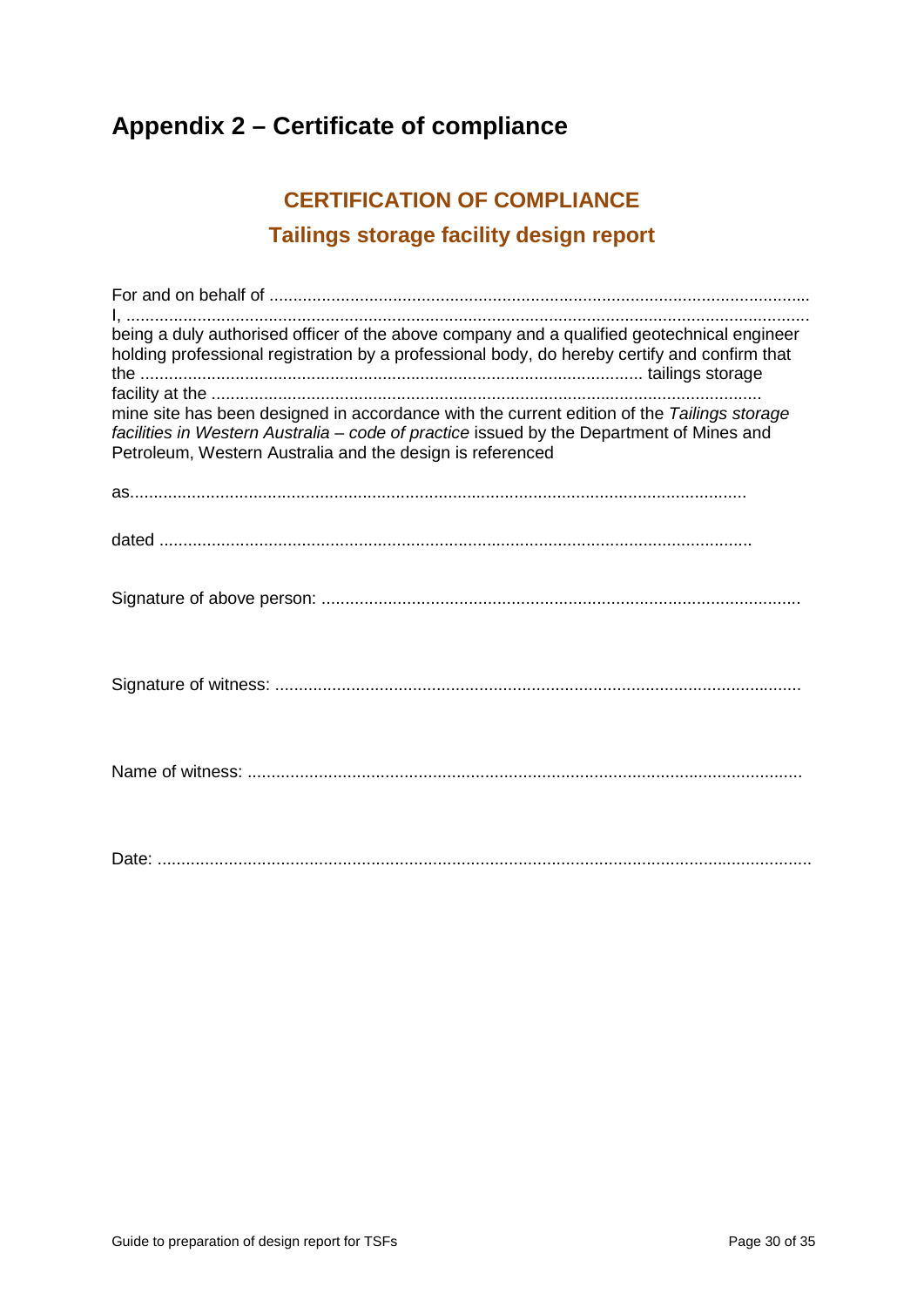## <span id="page-30-0"></span>**Appendix 3 – Third party independent technical reviewer**

# **DECLARATION BY 3RD PARTY INDEPENDENT TECHNICAL REVIEWER Tailings storage facility design report**

| (with relevant experience and competence in tailings management to verify the tailings<br>storage facility design) holding professional registration through                                                                                                                                                                                                                                                                                                                |
|-----------------------------------------------------------------------------------------------------------------------------------------------------------------------------------------------------------------------------------------------------------------------------------------------------------------------------------------------------------------------------------------------------------------------------------------------------------------------------|
| □ The Institution of Engineers Australia, or                                                                                                                                                                                                                                                                                                                                                                                                                                |
| Australasian Institute of Mining and Metallurgy                                                                                                                                                                                                                                                                                                                                                                                                                             |
| being independent of the applicant, do hereby declare and confirm that I have reviewed the                                                                                                                                                                                                                                                                                                                                                                                  |
| mine site, and hereby verify that the design report provides the required information, and<br>demonstrates the current best practice engineering investigation and analysis. The<br>information contained in the design report meets the design, operation and closure<br>objectives stipulated in the current edition of the Tailings storage facilities in Western<br>Australia – code of practice issued by the Department of Mines and Petroleum, Western<br>Australia. |
| I acknowledge that the Department of Mines and Petroleum may rely on this declaration.                                                                                                                                                                                                                                                                                                                                                                                      |
|                                                                                                                                                                                                                                                                                                                                                                                                                                                                             |
| dated                                                                                                                                                                                                                                                                                                                                                                                                                                                                       |
|                                                                                                                                                                                                                                                                                                                                                                                                                                                                             |
|                                                                                                                                                                                                                                                                                                                                                                                                                                                                             |
|                                                                                                                                                                                                                                                                                                                                                                                                                                                                             |
|                                                                                                                                                                                                                                                                                                                                                                                                                                                                             |

*Note: The 3rd party technical reviewer and applicant must have public liability insurance to the minimum value of \$50,000,000.*

I hereby confirm my opinion that the above-mentioned 3rd party independent technical reviewer is suitably qualified with relevant experience and competence in tailings design and management, and verify that the reviewer is truly independent of the applicant.

\_\_\_\_\_\_\_\_\_\_\_\_\_\_\_\_\_\_\_\_\_\_\_\_\_\_\_\_\_\_\_\_\_\_\_\_\_\_\_\_\_\_\_\_\_\_\_\_\_\_\_\_\_

Name of applicant: ..........................................................................................

Signature of applicant: .....................................................................................

Date: ...............................................................................................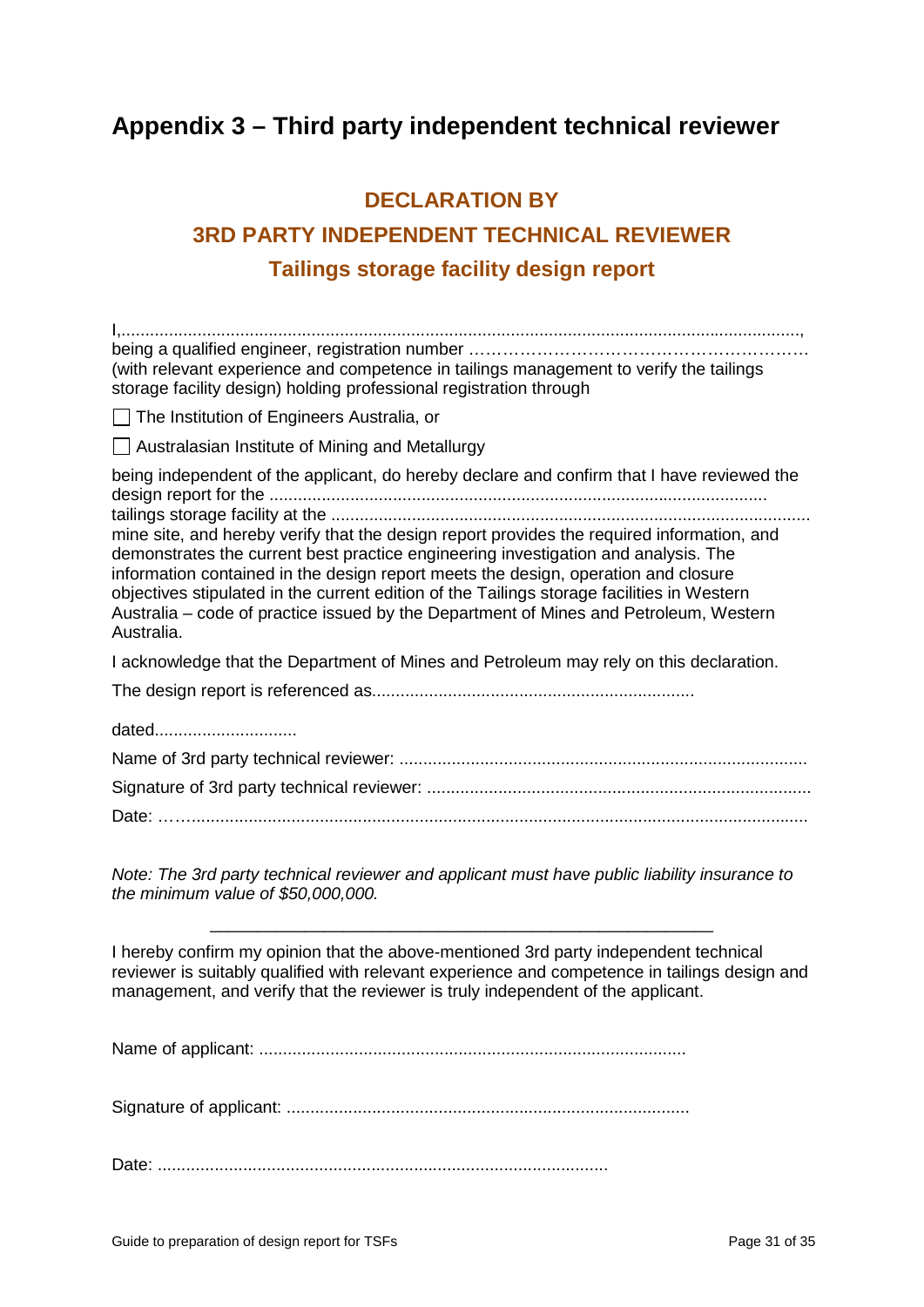## <span id="page-31-0"></span>**Appendix 4 – Further information**

This list is provided for general reference but is not exhaustive.

- Department of Mines and Petroleum, [www.dmp.wa.gov.au](http://www.dmp.wa.gov.au/) 
	- − *Tailings storage facilities in Western Australia code of practice*
	- − *Safe design of buildings and structures code of practice*
	- − *Development of an operating manual for tailings storage guideline*
	- − *Tailings dams HIF audit guideline and template*
	- − *Mines survey code of practice*

Information is available online to assist with the submission of mining proposals, plans and reports involving TSFs as required by legislation and the tenement conditions applied under the *Mining Act 1978*.

Guidance includes:

- − *Guidelines for Geotechnical considerations in open pit mines*
- − *Guidelines for mining proposals in Western Australia*
- − *Guidelines for preparing mine closure plans*
- The Australian National Committee on Large Dams Inc. (ANCOLD), [www.ancold.org.au](http://www.ancold.org.au/) 
	- − *Guidelines on tailing dams: Planning, design, construction, operations and closure (2012)*
	- − *Guidelines for Design of Dams for Earthquakes (1998)*
- Department of Industry Tourism and Resources, www.ret.gov.au
	- − *Leading practice sustainable development program for the mining industry Tailings management – guidelines (2007)*
- Federal Emergency Management Agency, USA, [www.fema.gov](http://www.fema.gov/) 
	- − *Federal Guidelines for dam safety: Earthquake analyses and design of dams*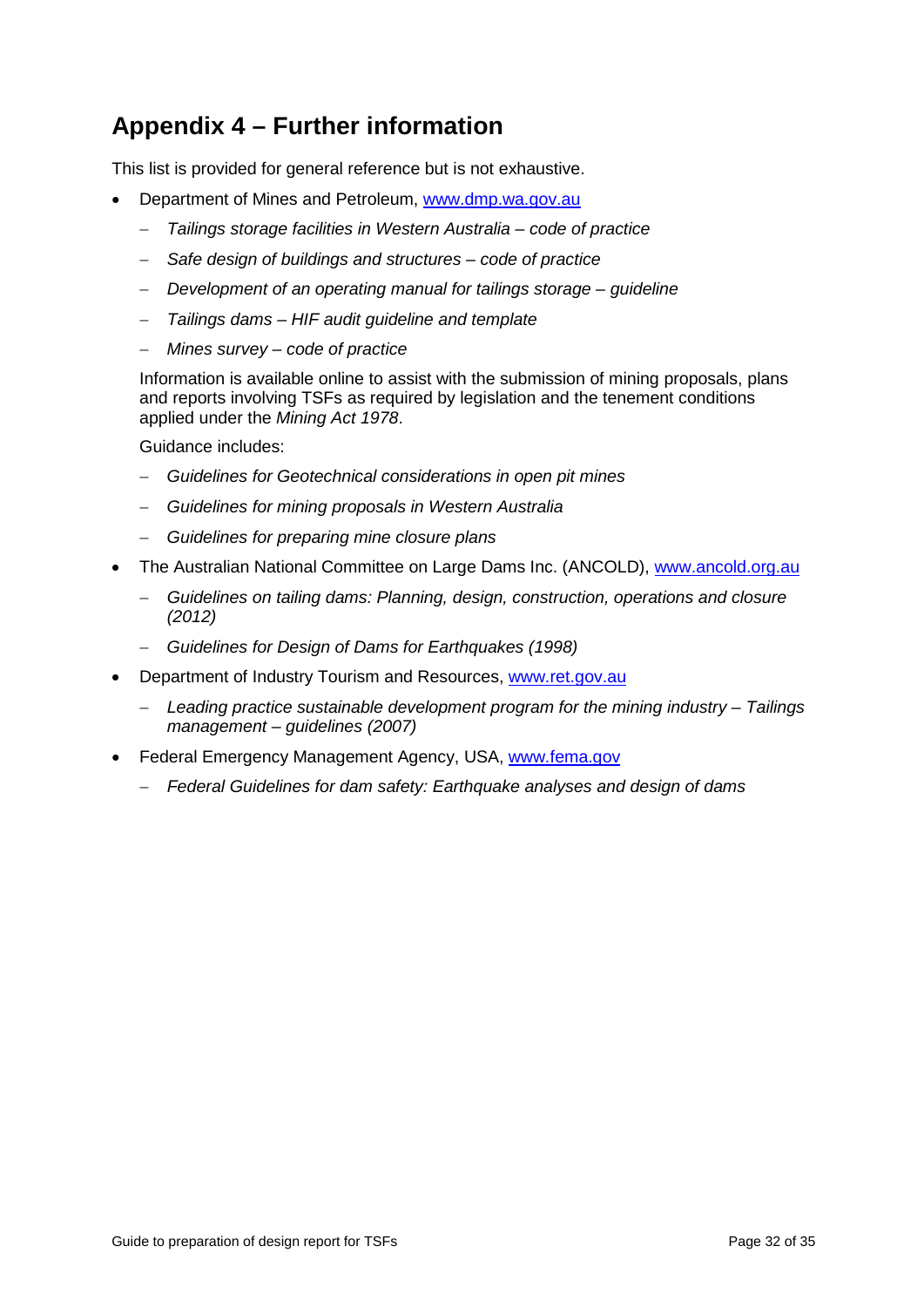# <span id="page-32-0"></span>**Appendix 5 – Freeboard**

### **Importance of freeboard**

The freeboard should be sufficient to contain unforeseen increases in the level and movement of fluid within the TSF caused by:

- tailings spills or overflow from spigot malfunctioning
- back flow and overtopping as a result of mounding of tailings at discharge points
- outlet or recovery system failures
- uncertainties in design rainfall estimates
- uncertainties in design catchment and runoff estimates
- extreme wind effects such as wave run-up and wind setup
- other effects, such as seismicity and land slips, that may generate waves.

In the post-decommissioning phase, the requirement for PMP discharges should be considered. Seasonal conditions and floods need to be examined when paddock type TSF are assessed. Individual storm events may not cause problems in terms of storage capacity, but the possibility of successive events in wet seasons, when evaporation rates are low, will need to be considered.

#### **Definition**

The purpose of freeboard is to provide a minimum safety margin, over and above the estimated inflows of fluids from extreme natural events and operational situations, so that the risk of overtopping leading to TSF retaining structure erosion and ultimate failure of an above ground TSF is minimised.

For TSFs with retaining structures the freeboard is defined as shown in Figure A1.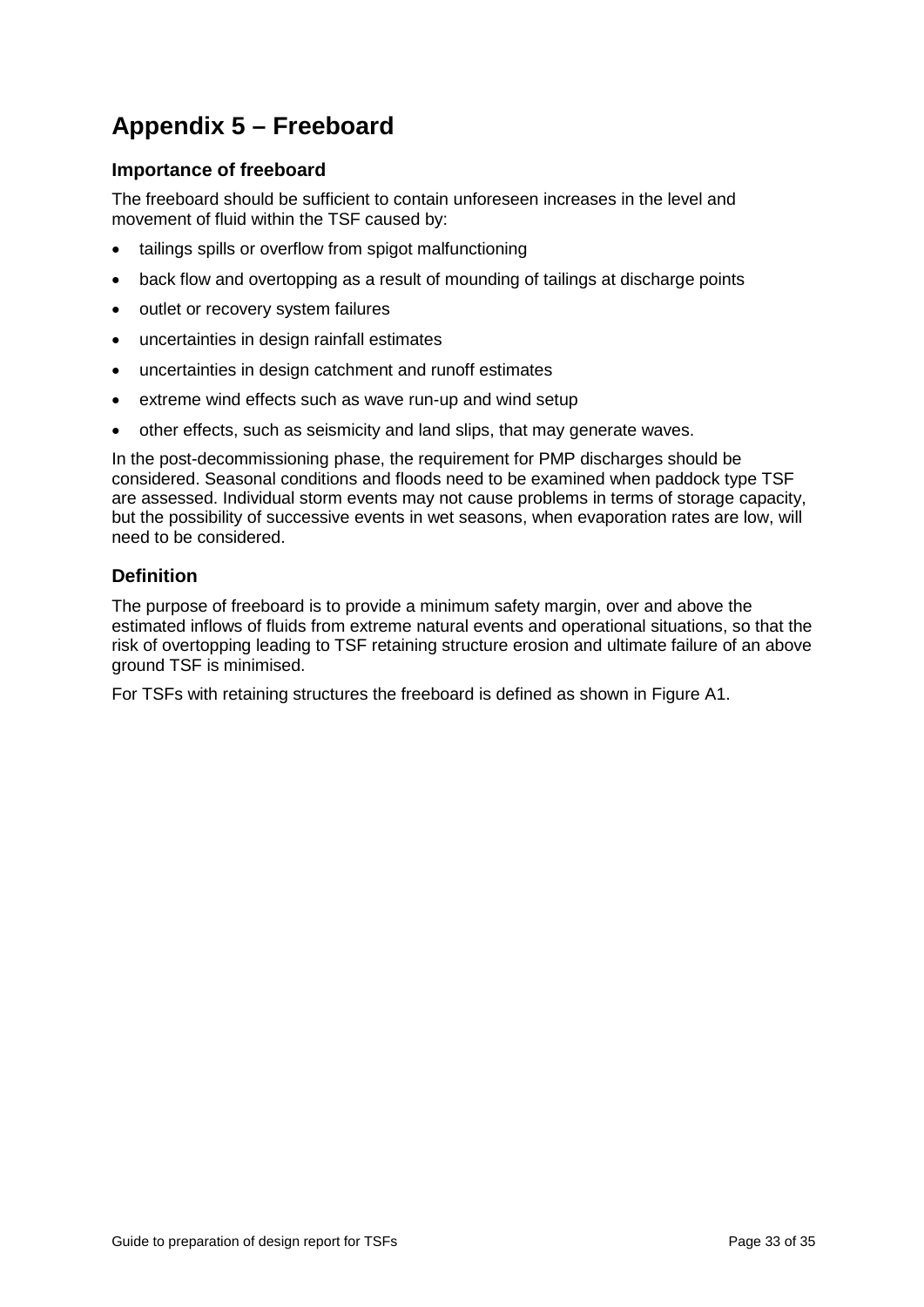

#### *Figure A1 Illustration of freeboard*

• For a TSF with a water pond normally located away from any perimeter retaining structure:

Total freeboard  $=$  operational freeboard + beach freeboard

= 500 mm with a sub-minimum of 300 mm operational freeboard.

• For a TSF with a water pond normally located against a perimeter retaining structure but with no upstream catchment apart from the storage itself:

Total freeboard  $=$  operational freeboard  $=$  500 mm.

• For a TSF with a water pond normally located against a perimeter retaining structure but with an upstream catchment in addition to the storage itself:

Total freeboard  $=$  operational freeboard  $= 1,000$  mm.

Total freeboard is the vertical height between the lowest point on the crest of the perimeter retaining structure of the TSF and the normal operating pond level plus an allowance for an inflow corresponding to the 1-in-100-year 72-hour ARI rainfall event falling in the catchment of the pond, assuming that no decant recovery takes place for the duration of the rainfall event.

Operational freeboard is the vertical height between the lowest elevation of the perimeter retaining structure and the tailings beach immediately inside the retaining structure. The operational freeboard varies over the course of a deposition cycle as the storage is raised and fills with tailings. The operational freeboard becomes critically important at the end of a deposition cycle, particularly to minimise the potential for back flow and overtopping as a result of mounding of tailings at discharge points.

Beach Freeboard is the vertical height between the normal operating pond level plus an allowance for an inflow corresponding to the 1-in-100-year 72-hour ARI rainfall event falling in the catchment of the pond, assuming that no uncontrolled discharge takes place for the duration of the rainfall event, and the point on the beach where the wall freeboard is measured. The beach freeboard may vary significantly during the life of the storage and